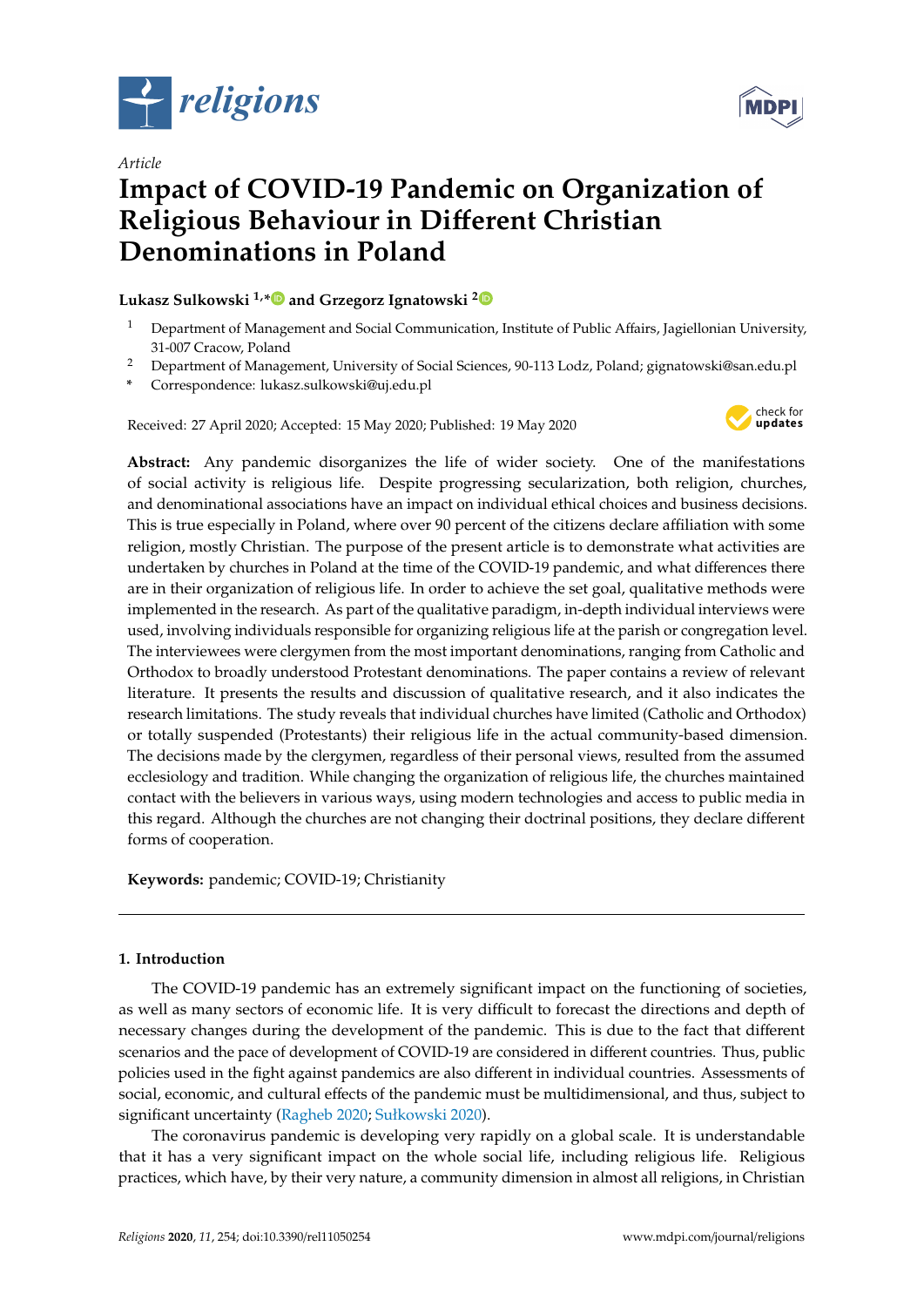denominations as well, are also changing under the influence of the pandemic. The purpose of the article is to examine the impact of COVID-19 pandemic on religious behavior in different Christian denominations in Poland. Two research questions were posed regarding differences in the approach of different Christian denominations in Poland to the pandemic. The research methodology is based on in-depth interviews carried out with persons responsible for the lives of the most important communities, i.e., with the Catholic clergy, Evangelical pastors, and superiors of different Polish Christian denominations. The interviews were conducted at an early stage of the development of the pandemic in Poland when dozens of cases of coronavirus infection occurred. Nearly all Churches

#### **2. Literature Review**

The term 'pandemic' means a serious infectious disease that spreads rapidly between people and occurs at the same time not only in one country but around the world [\(Hawker](#page-12-0) [2005;](#page-12-0) [Crowther](#page-11-0) [1998\)](#page-11-0). As far as the factors that led to the pandemic outbreak are concerned, a new infectious viral lung disease began in Wuhan, China, at the end of 2019. It is probably a disease associated with the coronavirus crossing the interspecies barrier. The pandemic is developing on a global scale. It has been quite successfully brought under control in Asian countries, such as China, South Korea, Singapore, Japan, but it is rapidly developing in Europe, the USA, and other parts of the world. The current outbreak of COVID-19 has similarities and differences to previous acute respiratory syndrome (SARS; 2002–2003) and MERS respiratory syndrome (2012–present). Most of the secondary SARS and MERS transmissions took place in hospital settings, while in the case of COVID-19, significant transmission occurs between close contacts [\(Wu and McGoogan](#page-14-1) [2020\)](#page-14-1).

introduced strict restrictions that did not result from the decisions taken by state authorities.

One of the fundamental methods of limiting the expansion of COVID-19 is social distancing. This means quarantine and a radical change in contacts between people, which goes towards virtualization and online contacts. It is important that religions in general, and Christian denominations in particular, are based on religious communities, which means that pandemics are a particular challenge for the identity and life of these communities.

In history, including the recent one, religious communities had to seek answers about the importance of pandemics and adapt their religious practices and behavior to those affected [\(Simonsen et al.](#page-13-1) [2018\)](#page-13-1). In the fourteenth century, when the plague reigned in Europe, Pope Clement VI forbade the practice of self-flagellation and raised charges against Jews for spreading it. He argued that Jews died from the plague as well as Christians, and the pandemic also spreads to regions where they do not live [\(Poliakov](#page-13-2) [2003\)](#page-13-2). There is also a literature on the attitude of the clergy during a different pandemic [\(Burns](#page-11-1) [2005;](#page-11-1) [Volder](#page-14-2) [2010\)](#page-14-2). In the first half of the 20th century, we were dealing with the influenza virus and encephalitis. In order to protect people against the spread of influenza in the United States, churches were closed at that time [\(Starr](#page-13-3) [2006;](#page-13-3) [Gamble](#page-11-2) [2010\)](#page-11-2). In the second half of the last century, we were dealing with the HIV virus, which develops into AIDS, i.e., the acquired immune deficiency syndrome. In the first decade of the 21st century, there was a swine flu pandemic [\(Barry](#page-11-3) [2004;](#page-11-3) [Crosby](#page-11-4) [2010;](#page-11-4) [Vilensky](#page-14-3) [2011;](#page-14-3) [Honigsbaum](#page-12-1) [2020\)](#page-12-1). By 2000, over 36 million people in the world had been infected with HIV, resulting in 22 million deaths. Sub-Saharan Africa was affected most. Many Christian churches then began working together to overcome the spread of the dangerous virus. However, there were difficulties between the Roman Catholic Church and other Churches, and the reason was a different approach to sex life, procreation, and pandemic prevention. Infection with human acquired immunodeficiency virus (HIV) most often occurs through blood, sexual contact, or vertically from mother to child during pregnancy or breastfeeding. The Catholic Church, also during the pandemic, postulates not to use contraception, such as condoms, which may significantly reduce the risk of HIV infection during sexual contact [\(Potter](#page-13-4) [1999;](#page-13-4) [Padovano](#page-13-5) [2001;](#page-13-5) [Nelson](#page-13-6) [2002;](#page-13-6) [Bate](#page-11-5) [2003;](#page-11-5) [Oduyoye](#page-13-7) [2004;](#page-13-7) [Mantell et al.](#page-12-2) [2011;](#page-12-2) [Pillay](#page-13-8) [2015\)](#page-13-8).

The literature on the attitude of the Churches to the HIV pandemic focuses primarily on the cooperation between Churches and religions, and on the activities undertaken by individual Churches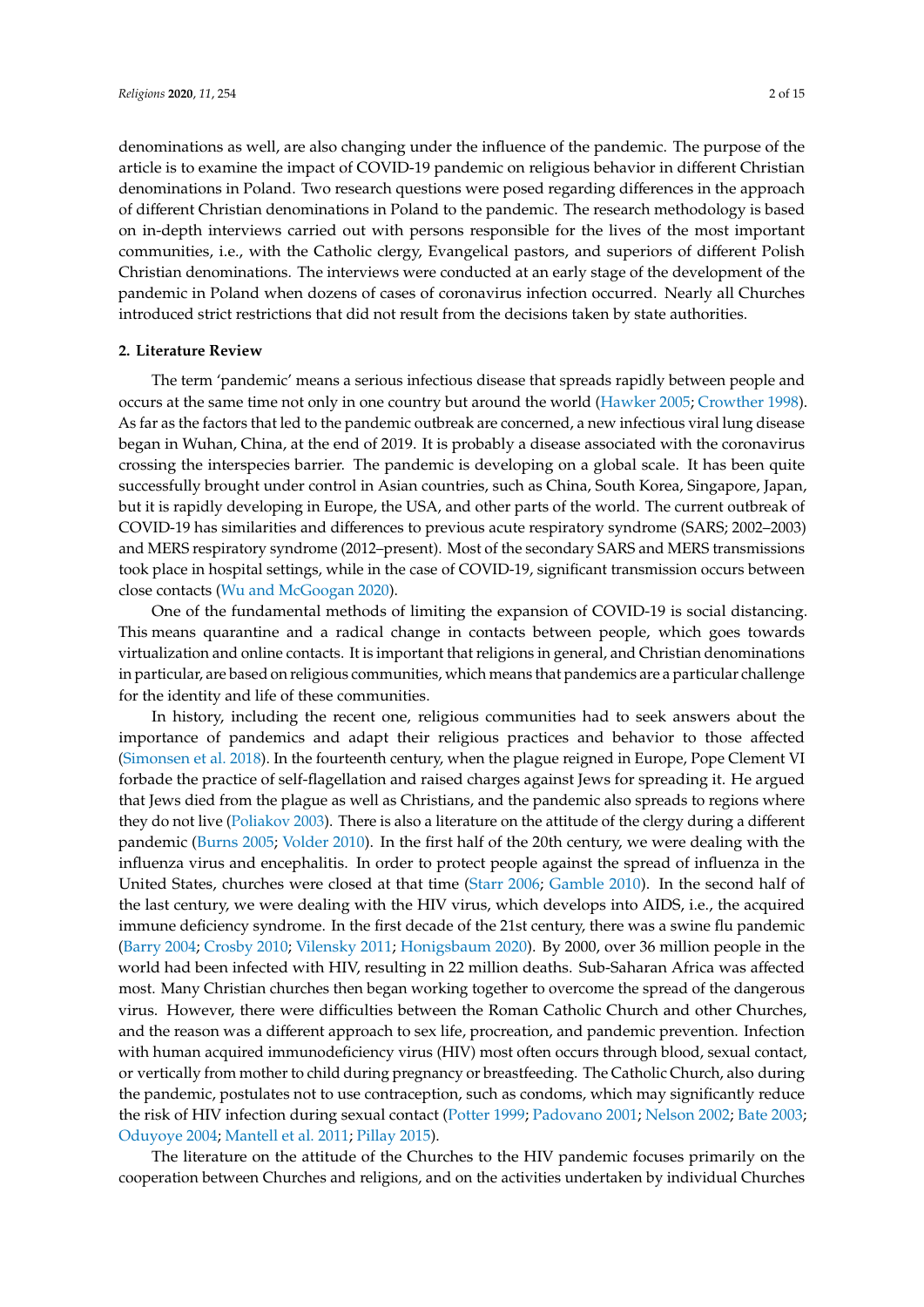to prevent the development of the pandemic. Namely, it presents how Churches and religious communities in various countries took actions to help people affected by HIV and indicates educational activities in this regard [\(Bouten](#page-11-6) [1996;](#page-11-6) [Schmid](#page-13-9) [2002;](#page-13-9) [Bate](#page-11-5) [2003;](#page-11-5) [Pillay](#page-13-10) [2003;](#page-13-10) [Marshall and Taylor](#page-12-3) [2006;](#page-12-3) [Makahamadze and Sibanda](#page-12-4) [2008;](#page-12-4) [Galvao et al.](#page-11-7) [2008;](#page-11-7) [Mboya](#page-12-5) [2010;](#page-12-5) [Murray et al.](#page-13-11) [2011;](#page-13-11) [Murage](#page-13-12) [2011;](#page-13-12) [Kagimu et al.](#page-12-6) [2011;](#page-12-6) [Ndlovu](#page-13-13) [2013;](#page-13-13) [Bello](#page-11-8) [2015;](#page-11-8) [Iyakaremye](#page-12-7) [2015;](#page-12-7) [Kagema and Mathai](#page-12-8) [2018;](#page-12-8) [Mathai et al.](#page-12-9) [2018,](#page-12-9) [Mpoufu](#page-13-14) [2015\)](#page-13-14). In some texts, attempts were made to indicate a religious and ethical explanation for the appearance of the phenomenon itself [\(Phiri](#page-13-15) [2004;](#page-13-15) [Ramirez-Johnson and Hernandez](#page-13-16) [2005\)](#page-13-16).

### **3. Materials and Methods**

The article undertakes research on how Churches cope with the COVID-19 virus, which leads to coronavirus disease. The research used qualitative methods [\(Fendt and Sachs](#page-11-9) [2007;](#page-11-9) [Sułkowski](#page-13-17) [2009\)](#page-13-17). They allow for a better understanding of differences in the approach to the pandemic in various Christian denominations in Poland. As part of the qualitative method, in-depth, individual interviews were used. Its main goal was to identify ways in which representatives of various Churches and Christian communities take action against the coronavirus pandemic. The research tried to explain how far the Churches are able to verify their current practices and even beliefs relevant to their identity. It also tried to determine whether they were ready to work with other Christians to overcome the pandemic and how they explained the appearance and effects of the coronavirus. Interviews conducted focused on the following two research questions:

- 1. What are the actions that different Churches from Christian denominations take against the COVID-19 pandemic?
- 2. What are the differences between the actions of different Churches from Christian denominations towards the COVID-19 pandemic?

The sample is purposeful and includes twelve heterogeneous individuals. They are deliberately selected clergymen and superiors coming from the most important Christian denominations in Poland. The qualitative research methodology allows for a reflective and critical approach resulting from in-depth insight. However, this is done at the expense of generalization, as formulating general conclusions cannot be done because of the size of the sample. Further research on issues related to the impact of the pandemic on the organization of religious life in individual Christian denominations should include statistically representative methods. Some statements of respondents may be characterized by personal engagement. Individual interviews were conducted between 13 March and 24 March 2020 with twelve representatives of Christian Churches operating in Poland. The date of the interviews is fully justified. They began two days after the World Health Organization announced a pandemic of the contagious COVID 19 disease caused by the SARS-Cov-2 coronavirus on 11 March 2020. On 13 March 2020, the Minister of Health's ordinance on the announcement of the epidemic emergency on the territory of the Republic of Poland was issued in Poland. This document banned gatherings whose number would exceed 50 people, including organizers and persons acting on their behalf. Churches that wanted to continue to organize religious ceremonies had to comply with this regulation. The study closes with the ordinance of the Minister of Health of 24 March 2020 amending the ordinance of 13 March regarding the announcement of the state of the epidemic in the Republic of Poland. According to the latest document, in the period 25 March to 11 April, only five people, except those who run the religious ceremony, may participate in this ceremony. Almost all Churches introduced even more drastic decisions, regardless of the regulations imposed by state authorities. They continued, despite some restrictions being eased at the end of April 2020.

The table below represents the respondents participating in the study (Table [1\)](#page-3-0).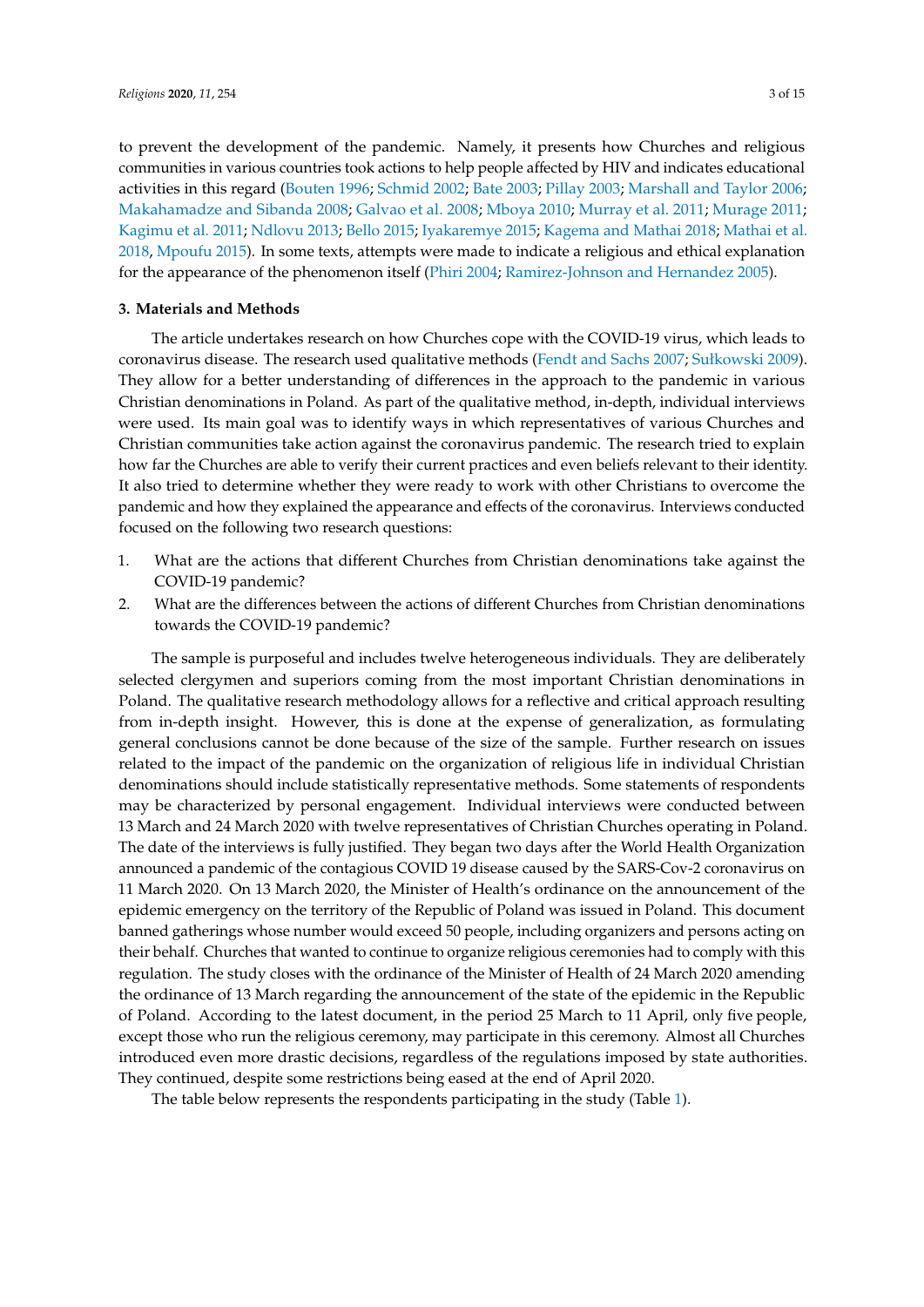<span id="page-3-0"></span>

| Respondent's<br>Code | <b>Church Representative</b>                                             | Location                                    | Number of<br>Parishioners |
|----------------------|--------------------------------------------------------------------------|---------------------------------------------|---------------------------|
| C <sub>1</sub>       | Priest of The Catholic Church                                            | Suburban district of a<br>city over 700,000 | 2500                      |
| C <sub>2</sub>       | Priest of The Catholic Church                                            | Town of 20,500                              | 3000                      |
| EA1                  | Pastor of The Evangelical Church of the<br>Augsburg Confession in Poland | Town of 65,000                              | 100                       |
| EA2                  | Pastor of The Evangelical Church of the<br>Augsburg Confession in Poland | Town of 14,000                              | 75                        |
| ER <sub>1</sub>      | Pastor of The Evangelical Reformed<br>Church in the Republic of Poland   | Suburban district of a<br>city over 100,000 | 97                        |
| ER <sub>2</sub>      | Pastor of The Evangelical Reformed<br>Church in the Republic of Poland   | Town of 6500                                | 115                       |
| <b>UM</b>            | Pastor of The Evangelical Methodist<br>Church in the Republic of Poland  | City over 700,000                           | 54                        |
| SA <sub>1</sub>      | Pastor of The Seventh-day Adventist<br>Church in the Republic of Poland  | Town of 14,000                              | 20                        |
| SA <sub>2</sub>      | Pastor of The Seventh-day Adventist<br>Church in the Republic of Poland  | City over 700,000                           | 101                       |
| $\mathbf{P}$         | Pastor of The Pentecostal Church in<br>Poland                            | City over 700,000                           | 71                        |
| B                    | Pastor of the Baptist Union of Poland                                    | City over 700,000                           | 117                       |
| $\Omega$             | Priest of The Polish Autocephalous<br>Orthodox Church                    | City over 700,000                           | 79                        |

**Table 1.** Respondents codes participating in the study.

Source: Authors' own research.

The selection of respondents at this stage of the research made it possible to reach specific cases [\(Toften and Hammervoll](#page-14-4) [2010\)](#page-14-4). In a pandemic situation, it gives the opportunity to understand the specifics of the functioning of the studied Churches. Individual in-depth interviews were based on a repetitive research scenario, which gave the opportunity to ask respondents additional questions, thanks to which it was possible to refine the research issues. Before conducting the research, the scenario was consulted with external experts dealing with issues of religious communities in Poland. Two experts came from the academic community, and three from different denominational church organizations. They were persons responsible for the legal status of their Churches and for their functioning and organization of religious life. Interviews were conducted face-to-face, on the phone, as well as by means of electronic correspondence. Both forms of oral expression were recorded and then, together with the material provided by email, they were transcribed and subjected to qualitative analysis.

The selection of respondents was intentional. Supervisors and representatives of religious communities, who are considered to be their proper representatives, took part in the study. Two of them came from the Catholic Church. The first stands at the head of the parish located in the suburbs of a city of over 700 thousand. The other one comes from a town exceeding 20,500 inhabitants. Representatives of several protestant churches also took part in the study. This term should be understood above all as Churches, which have their roots in the Reformation initiated in the first half of the 16th century. It is sometimes referred to as the First Reformation. Specifically, four respondents represent protestant Churches that have just been mentioned. Two of them come from the Evangelical Church of the Augsburg Confession in Poland, which is the oldest and largest Evangelical Church in Poland and belongs to the family of Churches called Lutheran [\(Barth](#page-11-10) [2003;](#page-11-10) [Bayer](#page-11-11) [2008\)](#page-11-11). The first of the respondents is a clergyman and head a parish located in an industrial city of 65,000 inhabitants, and the second from a smaller one, with a population of 14,000. The other two come from the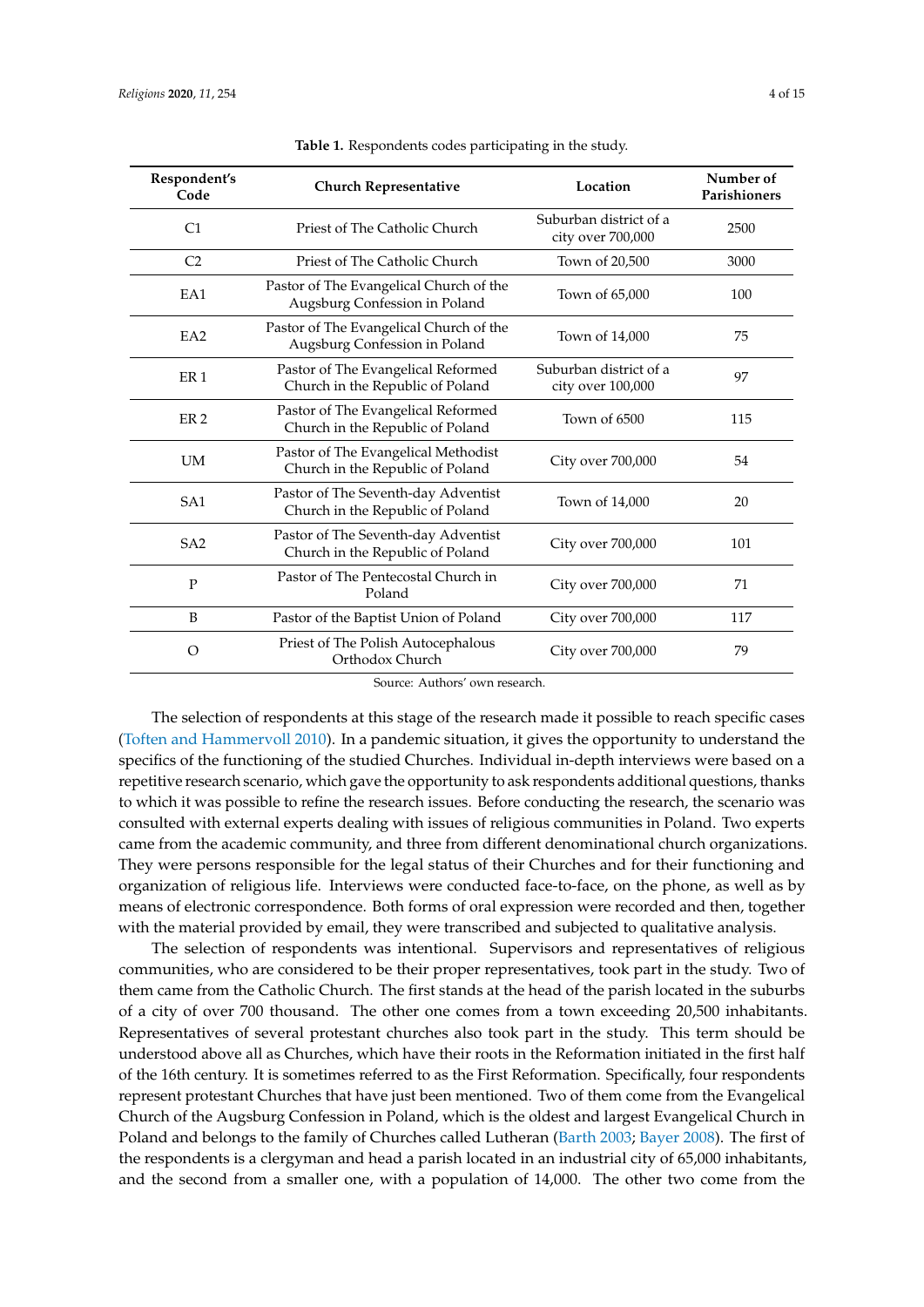Evangelical Reformed Church in the Republic of Poland. They belong to the family of Calvinist Churches originating from the Swiss Reformation [\(Guthrie](#page-11-12) [1994;](#page-11-12) [Benedetto and McKim](#page-11-13) [2010\)](#page-11-13). The first of them is the pastor of a community located in an industrial city exceeding 700,000 inhabitants, and the other one in a rural community with almost 6000 inhabitants. Let us note that both Churches belong to the Community of Protestant Churches in Europe [\(Ignatowski et al.](#page-12-10) [2020\)](#page-12-10). The study also included representatives of several Churches related to the Reformation, whose main foundations of ecclesiology and spirituality were formed as a result of the renewal of Protestantism between the 17th and 19th centuries [\(Mehl](#page-12-11) [2002\)](#page-12-11). Thus, the first of the pastors belongs to the Evangelical Methodist Church in the Republic of Poland, which belongs to the world family of Methodist Churches [\(Yrigoyen and Warrick](#page-14-5) [2013\)](#page-14-5). The participating priest works in a parish with a city of over 700,000 inhabitants. Further respondents belong to the Seventh-day Adventist Church in the Republic of Poland, which is part of the worldwide Seventh-day Adventist Church [\(Schwarz and Greenleaf](#page-13-18) [2000\)](#page-13-18). The first community is located in a city of 14,000, and the other one in a city exceeding 700,000. The pastor of the Pentecostal Church in Poland, the Baptist Union of Poland, as well as the clergyman of the Polish Autocephalous Orthodox Church come from the same city exceeding 700,000 inhabitants. It should be noted that, when analyzing the statements received, the specificity of the given Churches and their ecclesiology should be taken into account. As the second Catholic clergyman rightly pointed out 'the issue of the independence of decisions made within a given Church's community depends on its hierarchical structure and adopted decision-making model. In this matter, communities differ radically—from a strict hierarchical relationship (the Catholic Church and the Autocephalous Orthodox Church) to complete freedom in the decision-making area of the undertaken problems (Protestant Churches to varying degrees)' (C2).

### **4. Results**

The study has confirmed that almost all Churches and communities were ready to undertake some modifications in their worship practice, while others suspended or drastically reduced their religious practices. The decisions made in this regard, as indicated above, depended on ecclesiology and the way the Church was managed. Thus, in the Catholic Church in the first phase of the pandemic, both respondents limited the possibility of gatherings with the participation of the faithful to 50 people, and in the next phase only to five, in accordance with the ordinance of the Minister of Health and decisions taken in this regard by their religious leaders. This does not change the fact that the respondents were in favor of introducing even more drastic decisions in this respect. The clergyman at the head of the suburban Catholic community said that services should be kept to a minimum or even suspended. He firmly admitted that services 'should be minimized or completely eliminated during the pandemic' (C1). The other Catholic was convinced that 'suspension of religious ceremonies in the region and within a certain time frame is not only possible, but even necessary in some situations' (C2). They both agreed that, in the name of protecting human life, 'moving or canceling the hours of celebration seems to be a necessary condition in this respect.' The Orthodox approached the phenomenon of the pandemic in a similar way. Their priest did not consider it appropriate to 'limit services or suspend them.' This is probably due to the fact that only a small number of the faithful gather at the services. Notwithstanding ministerial restrictions, there was, therefore, no need to inform the faithful of any restrictions. During the telephone conversation, the clergyman pointed out that 'there is no need to issue specific ordinances in this regard since the faithful are members of society subject to legal regulations' (O).

The research has confirmed that Churches of the Protestant tradition approached the pandemic more decisively. According to the respondents, their Churches suspended their open and community religious activities during the pandemic. The clergy of the Evangelical Church of the Augsburg Confession, however, considered the possibility of still holding the services, provided that 'one must strive for their drastic shortening and maximum dispersion of the faithful staying in church buildings'. At the end of the service, the faithful should be advised to 'keep a distance of two meters and give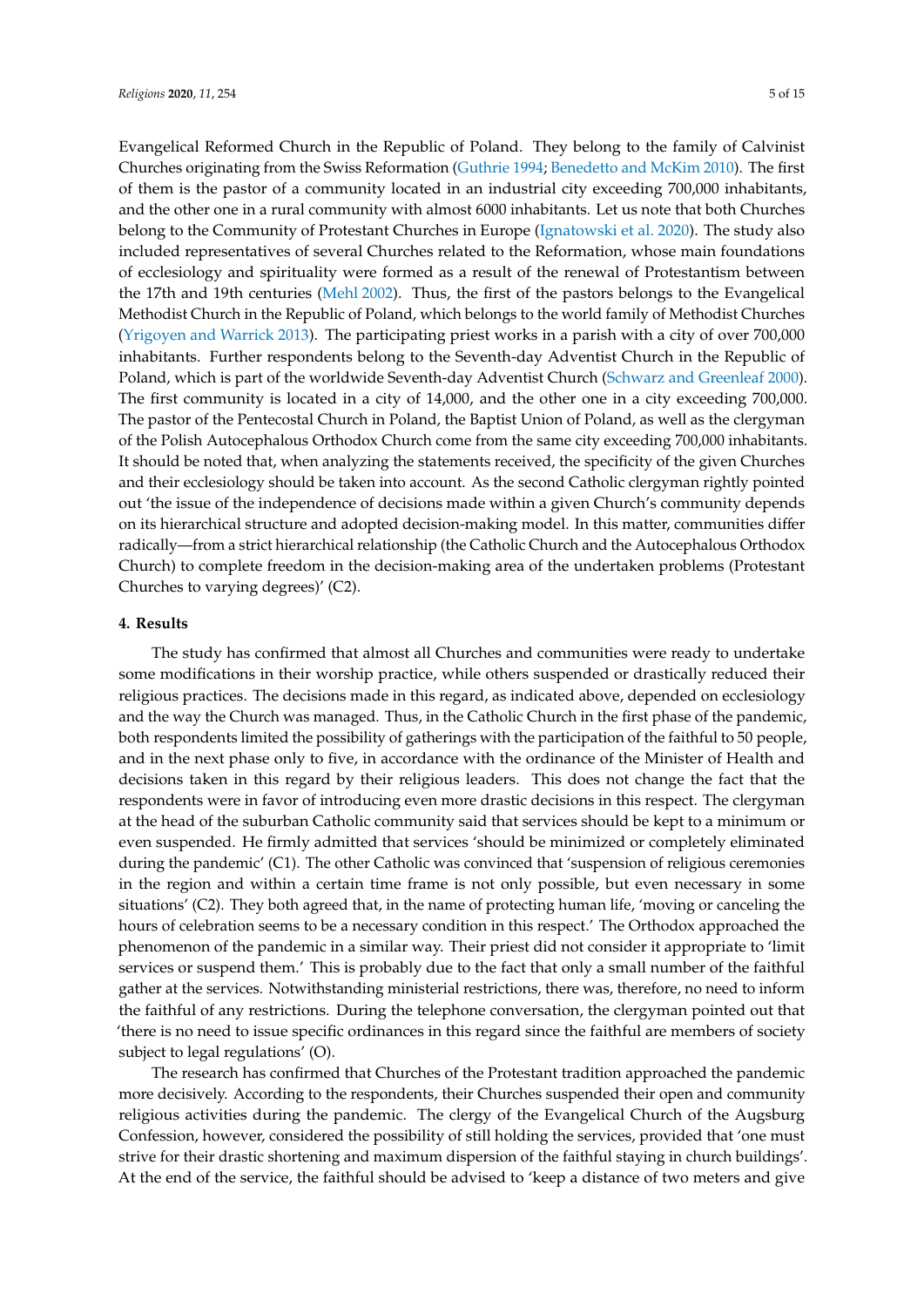up the habit of shaking hands goodbye' when leaving. However, they gave up public services after telephone consultations with members of their own congregations. The first of the representatives of the Evangelical Reformed Church emphasized that 'not only services were canceled, but also religion lessons, Bible studies, and the General Assembly of the Congregation responsible for the organization of the entire community and its religious practices. The decision was taken unanimously by a five-member church college (representing the General Assembly), where the priest has the same rights as the other members' (ER1). Representatives of the Adventist Church and their faithful suspended their worship services, as long as the pandemic continues. The representative of the first congregation said that the decision was not difficult. 'Regardless of the pandemic in his congregation, all members are constantly encouraged to hold daily practice and prayers. Modern technologies that enable virtual meetings have been used in this respect for years' (SA1). The representative of the Pentecostal Church noted that, regardless of the pandemic, for many years, he had been asking that congregation members who are sick 'should not attend services. Constant telephone contact is maintained with them' (P). The Baptists did not immediately suspend their meetings. It was only the second decision of the Minister of Health that made them make such a decision. The priest said that 'with a sense of responsibility before God and out of concern for the community of our Baptist Church in Lodz, the Church Council made a difficult decision to suspend Sunday services' (B).

The study has obviously confirmed that the reason for suspension or drastic reduction of services is the pandemic. According to the first Catholic clergyman, restrictions in practice and a call to stay at home result from 'the love of neighbor, and thus confirm the credibility of the religious message.' The limitation is a consequence of human decency and fidelity to one's conscience, which 'commands us to do good and avoid evil' (C1). Clergy from the Augsburg and Evangelical Reformed Church came to similar conclusions. The statements are dominated by concern for human health and the need to stop the spread of coronavirus. The other clergyman of the Evangelical Church of the Augsburg Confession, referring to the statements of Martin Luther, stated that in every situation, as well as in a pandemic situation, the order of love of neighbor should be given priority.' The actions taken are aimed at 'minimizing the spread of the virus, it is the implementation of love of neighbor and concern for their well-being' (EA2). The clergyman from the United Methodist Church emphasized briefly but firmly that it was about 'the health and safety of the faithful' (UM). The pastor from the Pentecostal Church said that 'much must be done to make the service a safe place for all gathered.' He added that coming to the service 'during the persecution of those in ancient times and those in modern times threatened and still threatens not only with health but also to loss of life' (P). For the first pastor of the Adventist Church, the reason is 'high aggressiveness of the virus and concern for human health and life' (SA).

The studies have shown that while leaders and community members are ready to limit the number of worshipers or even suspend services, they are not willing to change their position on important matters regarding the worship itself. The first of the Catholic priests pointed out that 'in the community of the Roman Catholic Church, which I represent, holy communion in Poland is generally distributed in one form—bread/wafer'. The other one stressed that 'church authorities strongly encourage that during the pandemic the form of giving communion is given to the hand of the faithful, not to the mouth.' Separation of communion under two forms is one of the most important and lasting elements of the celebration of the Lord's Supper by the Churches created after the Reformation. All representatives of these Churches recognized that there is no possibility of departing from the evangelical command, as is the case in the Catholic Church. The second clergyman from the Evangelical Church of the Augsburg Confession reminded that in 'the issue of the distribution of the Lord's Supper during the pandemic, one should follow the instructions of the church liturgical commission', which recommends that bread is served in the hand during distribution. He reminded that 'wine should not be drunk from one goblet but poured into small goblets'. The clergyman should be provided with disinfectants so that he 'can use them before distributing bread and wine.' It would be better, however, as the respondent pointed out, to 'give up the Lord's Supper in general' (EA2). Reformed clergy had no doubts in this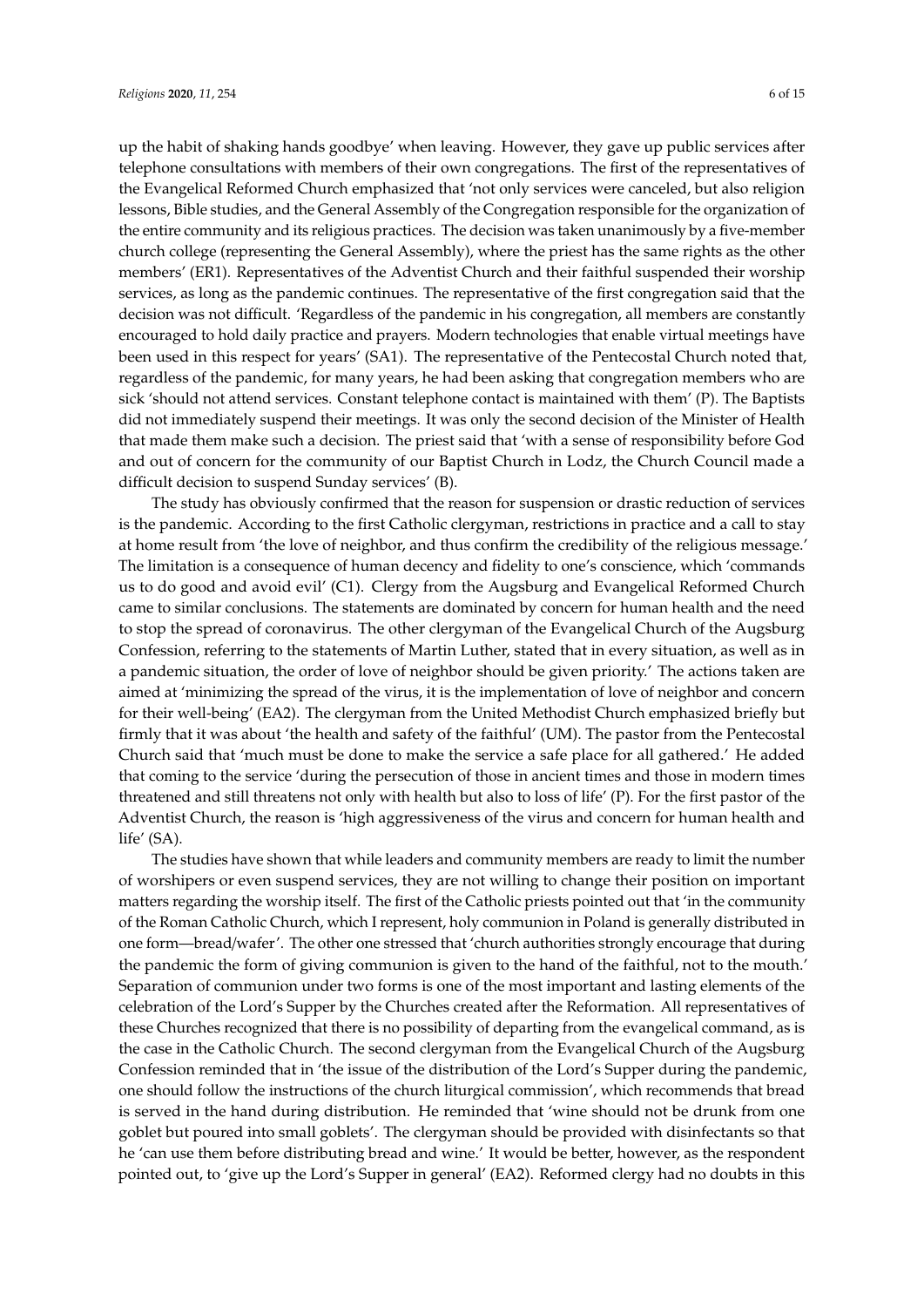respect and argued that 'any form of worship service should be suspended, and no other solutions sought'. A Methodist was very firm as well as the representatives of other Churches. He emphasized unequivocally: 'There are no such circumstances—either under two forms, or the Divine Word Service without Communion' (UM). The pastor from the Pentecostal Church pointed out that 'he finds no reason to give up his own beliefs that follow from the Gospel precepts' (P). For both Adventists, the pandemic state cannot affect 'refraining from giving communion under two forms' (SA1, SA2).

The study has shown that the pandemic should be read as a call for churches to take action and join existing initiatives to stop the spread of coronavirus. The second Catholic clergyman admitted that 'defeatist positions and surrender to the course of events may occur.' Namely, the pandemic 'can be considered a punishment for sins' (C2). The representative of the Pentecostal Church spoke in a similar way. He added that it could be understood as a certain 'fate, and thus, devotion to the course of events' (P). For the first Adventist, the pandemic is 'an expression of the degradation of the world and the result of the sin of the first people.' It is one of the 'signs of the end of the world approaching' (SA1). For the second, the pandemic is the result of human degradation of the Earth. It should, therefore, be understood as 'a call to stop continuous degradation' (SA2). For the Baptist, the 'pandemic is a consequence of sin, but it is not a punishment for sins. It is a sign of the times that cannot be clearly read immediately' (B). For the first clergyman in the Evangelical Church of the Augsburg Confession, the pandemic 'turned everything upside down.' The situation enforces non-standard behavior. Instead of 'calling to come to church, people are called to stay at home.' Instead of 'rejoicing that more and more people come to services, one should rejoice when fewer people come' (EA1). The second priest from this church confessed, as did the Catholic, that 'there might be a temptation to see in the pandemic the punishment for sins or to read it as a punishment for sins.' He definitely distanced himself from such interpretations, seeing a call to 'be responsible for another person' in the pandemic. As he stated vividly: 'You should not rip a hero and lick trolley bars in supermarkets' (EA2). For the second clergyman from the Evangelical Reformed Church, 'the pandemic is a time of trial and a call to take care of their own spiritual life.' He added that 'as Christians, we must not give in to fear.' In times like these, 'taking care of your and your neighbor's health and life becomes the same testimony of faith as even heroic persistence in the communal manifestation of the Word' (ER2). For the Methodist, the pandemic is a time of special trial. 'The need to move people away means that when the pandemic subsides, people will approach each other' (UM). For the clergyman from the Autocephalous Orthodox Church, it is a call 'for vigilance and responsibility throughout life. It is an appeal for earnest prayers for the cessation of the epidemic and the health of all the sick, as well as those who help them—doctors and all medical staff.' It is also a sign that one should 'take special care of the sick and the elderly' (O).

The study has confirmed that the cancelation of services limits contact with the faithful but does not make communication with them disappear. All Churches, from Catholic and Orthodox to Churches after the Reformation, use modern technologies in this regard. They have the ability to broadcast their services on public television and on the radio. Regardless, they use social media, such as YouTube or Facebook. As the second clergyman from the Evangelical Reformed Church pointed out, 'this is an easily accessible website that allows free placement, streaming, rating and commenting on films' (ER2). The Methodist pointed out that 'his parish had set up an official website devoted to coronavirus' (UM). Anyway, all the clergy emphasized that sermons, catechetical materials, and services were regularly posted on the official websites of their parishes. According to the first pastor of the Adventist congregation, 'all services have been moved to the Internet, even though the congregations are very small and only a few have more than fifty members.' The faithful meet online. The decisions taken result from the fact that 'the virus is aggressive, and human health and life are more important' (SA1). The first priest from the Evangelical Church of the Augsburg Confession emphasized that 'religious information, sermons, and religious meditations have been posted on Facebook' for a long time (EA1).

The study has confirmed that churches, despite their differences, see the possibility of cooperation in the pandemic situation. This cooperation, according to the first clergyman of the Evangelical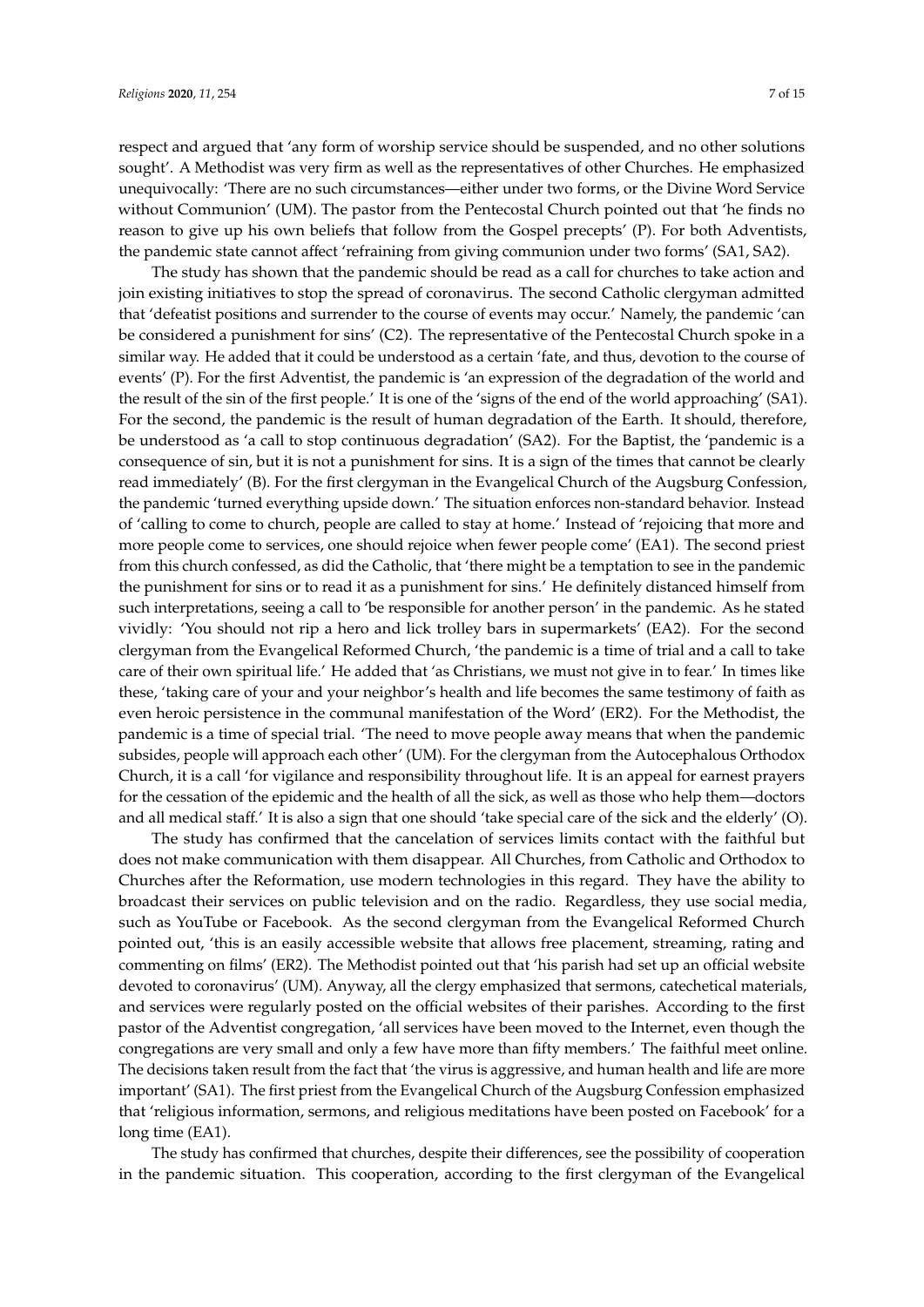Reformed Church, would be expressed by 'jointly organizing Lent services, where doctrinal differences are not blurred. Of course, in virtual space' (ER1). According to the second priest from the same church, cooperation should be expressed in 'using tools to record and disseminate services, catechetical materials for children staying at home during the pandemic.' He noted that 'it is not good for technical equipment to be used by only one religious community during coronavirus' (ER2). The second clergyman from the Evangelical Church of the Augsburg Confession recalled that local churches 'organized a fundraiser for a respirator to maintain basic life functions among their faithful' (EA2). Such a collaboration was also supported by the clergyman of the Pentecostal Church. According to him, 'the formula for such cooperation should be open due to the dynamic nature of such a challenge as the current pandemic' (P).

The research has confirmed that Churches could conduct educational activities on how to prevent the pandemic on their own and in mutual cooperation. The pastor from the Methodist Church said: 'I think that the planning of various events that will be broadcast online can be agreed—in order not to duplicate the message' (UM). The second Catholic clergyman stated that 'in extreme situations, and these undoubtedly include the pandemic, the role of these communities can be invaluable' (C2). Clergymen from such Churches as Evangelical Church of the-Augsburg Confession, Evangelical Reformed Church and Baptist Union noticed that in educational activity one should use the help of professionals. The Baptist indicated then 'doctors, epidemiologists, employees of sanitary and epidemiological services'. The pastor from the Pentecostal Church pointed out that pandemics do not appear very often in Poland. Therefore, 'no specific procedures have been developed in this respect.' This does not change the fact, he concluded, that 'education in this area is most appropriate' (P). The other Adventist also pointed out that all education should be carried out by specialists. He added that 'under normal circumstances, initiatives that are important for promoting health and a broadly understood healthy lifestyle (in the biblical sense)' have been taken for many years by members of his church. However, this always happens outside the church building so that such activity does not arouse suspicion of the 'ideological' character (SA2). For the priest from the Orthodox Church, 'the educational message should be included in the general catechetical message' (O). The research has confirmed that during the coronavirus pandemic, pandemic prevention education should be conducted in Churches. It should, however, be carried out by lay specialists, not the clergy.

The study has also shown some differences in the approach to the coronavirus pandemic. Namely, some of the churches limited their services in accordance with state ordinances regarding the number of people who could stay together, as was the case with the Catholic and Orthodox Church. Others suspended their religious services, as was the case in the Churches after the Reformation. Decisions taken by clergy in both communities (Catholic and Orthodox) depend on the structure of the Churches, where the heads of both Churches are decisive in this respect. As the Orthodox priest noted in accordance with the decision of his superiors: 'All services should be celebrated according to the Lenten schedule' (O). In the case of post-Reformation churches, there is no firm order, nor is there any dependence on decisions taken by superiors. As the second pastor of the Evangelical Church of the Augsburg Confession said, the faithful were 'only encouraged, recommended to participate in Sunday assemblies' (EA2). It is worth adding that the same clergyman called back the interviewer after some time and pointed out that there is no obligation to celebrate in the congregation and every Sunday mass. 'Pandemic decisions are taken collectively at congregation level' (EA2). Of course, as the first Adventist noted, 'with the obligation to observe state regulations' (SA2).

The study has also shown a strong commitment of the communities to overcome the pandemic. The understanding of the role of the clergyman in this matter, however, is varied depending on the particular Church. The first Catholic clergyman stated that 'state decisions should be observed in this regard' (C1). The second one, regarding the limitation of the clergy's role, asked: 'What would be the role of other members of the community in such a situation? In a situation where social expectations would not find resonance in the attitudes of the clergy—both pastoral priests and hierarchs, who, because of their office, are perceived as spiritual leaders, could disregard state recommendations' (C2).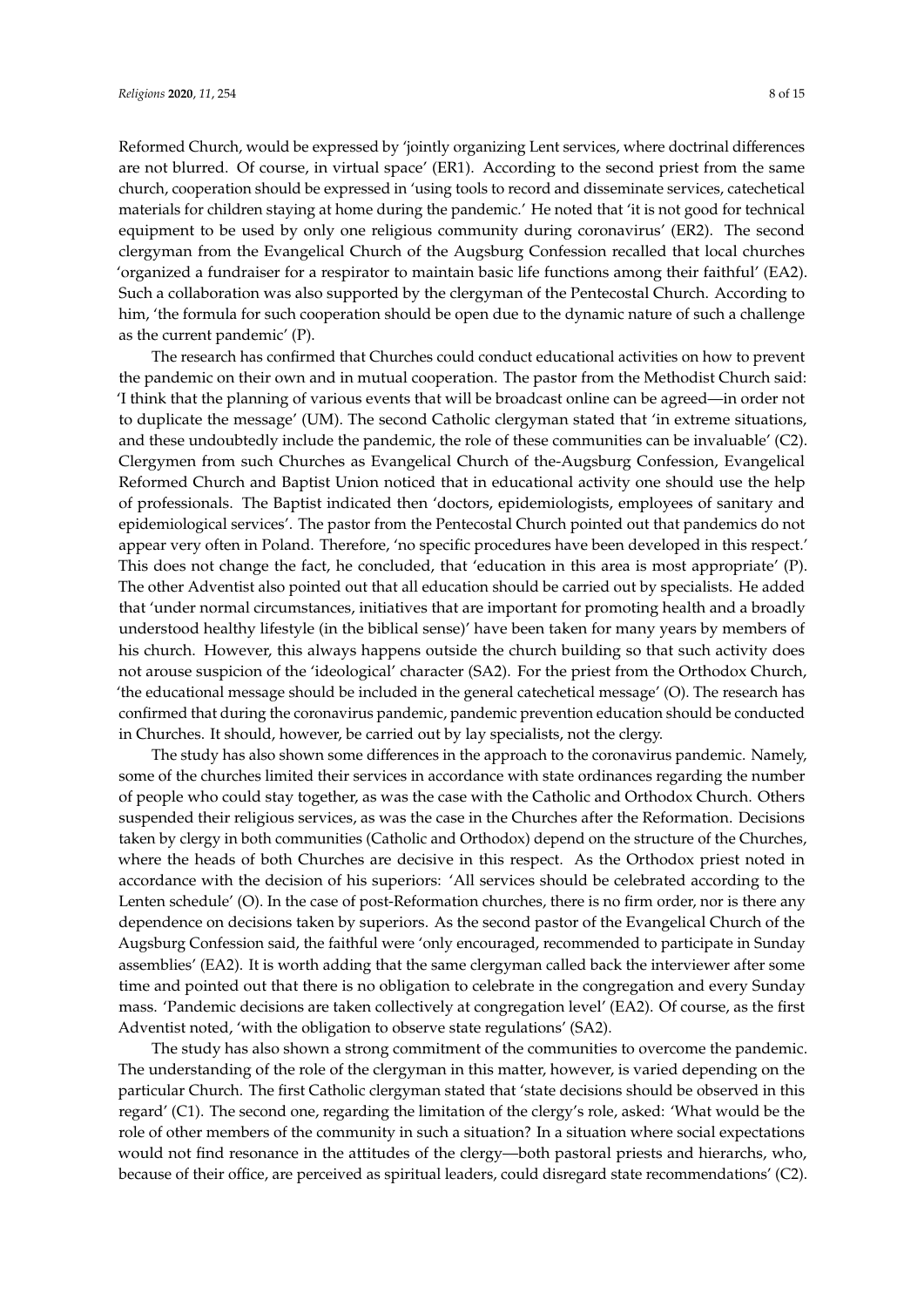The clergyman from the United Methodist Church pointed out that 'he was to work together with the

laity in the parish and thus strengthen the community, not his position' (UM). The pastor from the Pentecostal Church pointed out that 'in Protestant churches, where we refer to the universal priesthood, there is no special class of priests. The community expects him to be involved, just like any other member of the congregation.' (P) The other representative of the Evangelical Church of the Augsburg Confession admitted that due to the dominance of the Catholic Church, its 'role in the community is also somewhat exposed.' In a pandemic situation, however, you have to rely on 'laypeople who are better experts than himself' (EA2). A slightly modified position in this regard was expressed by the second representative of the Evangelical Reformed Church. He emphasized that 'he is one of the equal members of the church college in all matters, both ecclesiastical and secular.' The pandemic, he emphasized, 'did not change anything in this respect' (ER2). According to the first Adventist in a pandemic situation and the clergy's absence, which results from the practice in his community, 'liturgical activities can be taken over by members of the community' (SA1). The Baptist's statement did not differ much in this respect and merely emphasized that 'his duties should be taken over by another pastor or an appropriate member of the congregation' (B).

The study has also shown that all communities used audiovisual means, but they did so in a differentiated way. The first of the clergy from the Evangelical Reformed Church stressed that 'state media have made access to radio and television more available. However, the Catholic Church plays a dominant role in this regard' (ER1). The first respondent from the Evangelical Church of the Augsburg Confession indicated that he feels a certain positive attitude from public media who want to interview him using modern technologies' (EA1). Both Reformed and Augsburg Evangelicals indicated that they had been publishing their sermons and catechetical materials for many years. The second Evangelical-Augsburg clergyman stated that 'his parishioners are accustomed to Facebook in this respect and are visiting parish websites less and less frequently' (EA2). The first of the reformed Evangelicals sent the interviewer straight to YouTube, where 'not only my last sermons' (ER1) are posted. The other Adventist emphasized that his community is small, and usually, almost all members participate in the ceremonies. In the pandemic situation, 'all meetings and services were moved to the Internet. The faithful meet online, which is a difficulty for the elderly' (SA2). Catholic respondents showed some restraint in using social media. This is well expressed by the statement of the first respondent who stated that 'in the era of multimedia civilization it is possible/advisable to replace the community of people physically gathered in one place for certain, in strictly defined circumstances, for a community created in cyberspace, aimed at replacing religious ritual in material meaning for spiritual experiences.' However, he realizes that 'the spiritual value of such a meeting will be reduced' (C1). The other one pointed out that he had not used social media so far and that 'the pandemic situation forces him to take action in this regard' (C2). Both pointed out that thanks to television and radio broadcasts, they were not planning any activities in this regard at the local parish level. The priest from the Orthodox Church stated that he 'did not use social media' (O).

As pointed out above, the Churches advocated the possibility of cooperating in activities aimed at remedying the effects of the pandemic. This does not change the fact that some of them showed some restraint in this regard when it came to cooperation in education, as was the case with the first respondent from the Seventh-day Adventist Church. Namely, there are some elderly people in his community who 'can resist.' He added, however, that 'decisions are made in the congregation by voting and these decisions are binding all members of the Church' (SA1). The representative of the Baptist Union expressed a similar position. As we indicated above, the respondent from the Methodist Church was in favor of coordinating activities. He noted, however, that is only going 'to turn out whether such cooperation would be possible in a situation of limited mobility' (UM).

## **5. Discussion**

We can see that the Churches have restricted or suspended services. The decisions taken in this regard make them go against their traditions because gathering of the whole congregation at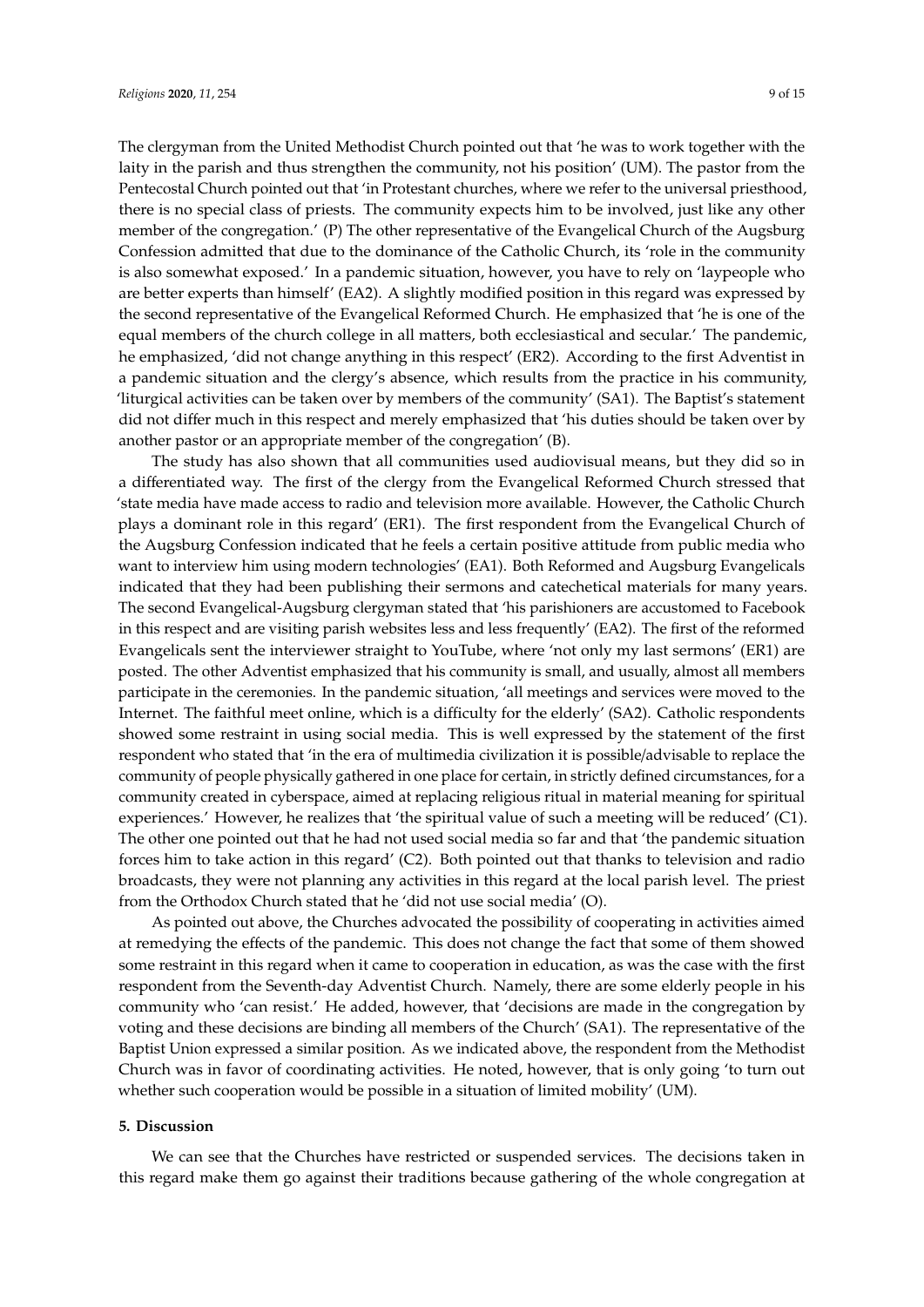joint services, if not every day, then at least on Sundays, is the essence of Christianity. Catholics and Orthodox do not close their church buildings but limit the number of the faithful to the rules given by state ordinances. Restriction, not closure, may be due to the fact that in both communities, there is a strong belief in the obligation to attend Sunday meetings. In point 2180 of the Catechism of the Catholic Church, we read that 'On Sundays and other holy days of obligation the faithful are bound to participate in the Mass. The precept of participating in the Mass is satisfied by assistance at a Mass which is celebrated anywhere in a Catholic rite either on the holy day or on the evening of the preceding day.' The Orthodox Church's approach is similar, though a bit less rigid. In the catechism existing in Poland, just like in others published by autocephalous Orthodox Churches, we find the call to regular and continuous participation in liturgical practices that must be done constantly and consistently with conscious attention and discipline [\(Living the Orthodox Christian Life](#page-12-12) [2009\)](#page-12-12). We will not find a similar strict position in the Protestant denominational books, where there are only incentives for joint Sunday celebration of services. In Martin Luther's Large Catechism, one of the six religious books of the Augsburg Protestants, which contain essential teachings for them, we find encouragement to participate and advice not to neglect the services [\(Stjerna](#page-13-19) [2016\)](#page-13-19). We will not find any remarks on this subject in the Heidelberg Catechism, one of the basic documents containing the doctrine of the Reformed Churches that grew up in the 16th century [\(Ursinus](#page-14-6) [2018;](#page-14-6) [Bullinger](#page-11-14) [2011\)](#page-11-14). We do find it, however, in Chapter Twenty-two of the Second Helvetic Confession, in which we read: "Although it is permitted for all men to read the Holy Scriptures privately at home, and by instruction to edify one another in the true religion, in order that the Word of God may be properly preached to the people, and prayers and supplication publicly made, also that the sacraments may be rightly administered, and that collections may be made for the poor and to pay the cost of all the Church's expenses, and in order to maintain social intercourse, it is most necessary that religious or Church gatherings be held. For it is certain that in the apostolic and primitive Church, there were such assemblies frequented by all the godly "[\(Bullinger](#page-11-14) [2011\)](#page-11-14). However, all this is limited to incentives to attend assemblies and not as a firm command.

The position of Churches that originated and arose after the Reformation does not differ from decisions taken in other European churches [\(World Communion of Reformed Churches](#page-14-7) [2020;](#page-14-7) [The](#page-14-8) [Methodist Church in Ireland](#page-14-8) [2020\)](#page-14-8). The chairman of the Methodist Church in Ireland stated: 'It is with great sadness that we have suspended gatherings for worship in Methodist Churches across Ireland. We have made this difficult decision in light of the evolving government advice in both jurisdictions. Congregations are encouraged to seek creative ways to worship, even if not able to be in one place and to continue to serve those who are most vulnerable in their communities. We continue to pray for all affected by the spread of Coronavirus (COVID-19), particularly for those who are ill and grieving the loss of loved ones, our front-line health care workers, leaders in government and the Health Services and for businesses at this time' (Coronavirus (COVID-19) Update from the President of the Methodist Church). Presbyterians coming from the post-Reformation current closed their churches. In their statement, we read that 'all Sunday gatherings for worship should also cease until further notice' (Moderator of the General Assembly). The Bishop of the Lutheran Church of Australia and New Zealand, in a letter to his faithful, stated that Government directives are quite clear on this matter. We must close our physical church buildings and worship centers for the duration of the pandemic [\(Henderson](#page-12-13) [2020\)](#page-12-13). Let us add that during the flu pandemic in the second decade of the twentieth century, churches, as well as cinemas and theatres, were closed. Decisions were made by the American administration because superiors did not always think that closing the temples was fully thought out [\(Hatchett et al.](#page-12-14) [2006;](#page-12-14) [Starr](#page-13-3) [2006;](#page-13-3) [Gamble](#page-11-2) [2010\)](#page-11-2).

Although the studied church communities are able to limit and even close their buildings, they are not able to change positions on doctrinal issues. It should be remembered, however, that the distribution of communion in two forms belongs to the important elements of Protestant teaching in Reformation theology. Departing from it would be a denial of the evangelical message and getting rid of their identity [\(Barth](#page-11-10) [2003;](#page-11-10) [Bayer](#page-11-11) [2008\)](#page-11-11).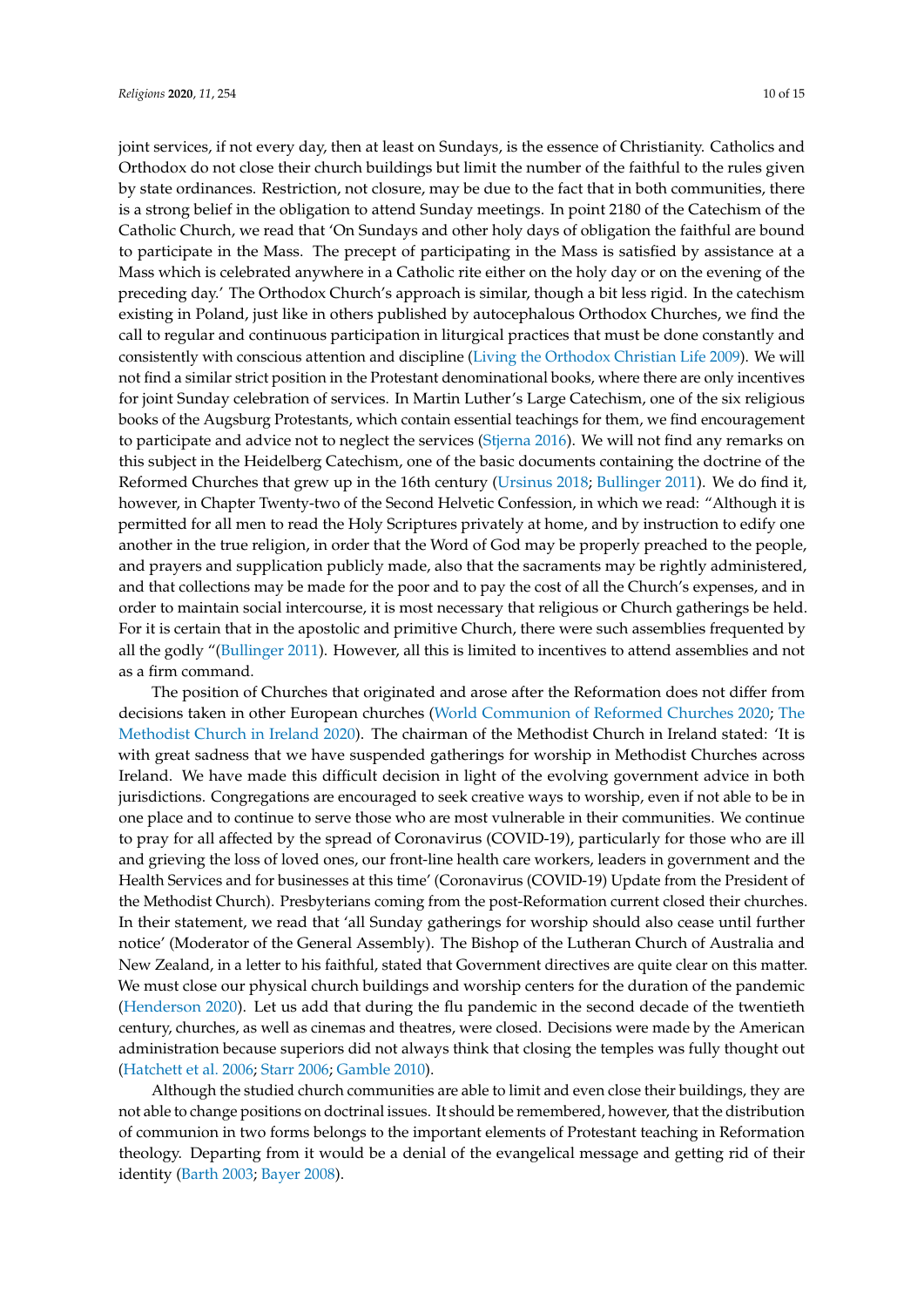Christian communities do not see the coronavirus as a punishment for sins, but rather as a call to stay at home, a sign of the times that cannot be clearly read and a call to help the sick and lonely. It must be acknowledged that the Churches refrained from looking for those guilty of the pandemic, as was the case in medieval Europe, where Jewish communities were accused of plague pandemic decimating Europe [\(Poliakov](#page-13-2) [2003;](#page-13-2) [Prager and Telushkin](#page-13-20) [2003;](#page-13-20) [Supple](#page-14-9) [2005;](#page-14-9) [Slavicek](#page-13-21) [2008\)](#page-13-21). They also do not see the pandemic as punishment for sins or human infidelity, although such attitudes could be encountered among the parishioners. Attitudes like these occurred towards people infected with HIV virus [\(Aikman](#page-11-15) [2007;](#page-11-15) [Harris](#page-11-16) [2010\)](#page-11-16). According to already quoted [Phiri](#page-13-15) [\(2004\)](#page-13-15), if the pandemic was to be seen as a punishment for committed sins, as was in the case of those affected by HIV, what should, in this regard, be the attitude towards people affected by the pandemic. This attitude meant that some doctors limited their help to infected people at the time. According to the same author, the pandemic shows that it is not just a medical problem, but it also forces to rethink the mission that modern Churches face. This reflection can only take place when theologians are with suffering people. It should be remembered that for one Adventist, the pandemic was read as one of the 'signs of the end of the world approaching'. In the same way, Adventists approached the understanding of the AIDS pandemic, which is 'regarded as one of the signs of the return of Jesus in the same way earthquakes, wars, droughts, floods, famines, and pestilences are viewed' [\(Makahamadze and Sibanda](#page-12-4) [2008,](#page-12-4) p. 306).

It should be noted that, for many years, there has been cooperation by some congregations in organizing joint services, while maintaining some restraint to not obscure doctrinal differences. It is much more difficult to take action in the social sphere and broadly understood education about the pandemic. In the pandemic situation, the dominant role of the Catholic Church is still recognized. The churches have failed to work out one single position on the subject of the pandemic, as was the case in the Republic of Ireland, where all the faithful were addressed together [\(Anderson et al.](#page-11-17) [2020\)](#page-11-17).

It should be remembered that cooperation between religious communities in a pandemic situation has never been completely satisfactory. At world level, SODEPAX (Society, Development and Peace), a body that was created in 1968 to cooperate in social issues between the Catholic Church and the World Council of Churches, is a good example. After twenty years of fruitful cooperation, divergences in the approach to the issue of birth led to the dissolution of a thriving body [\(Lossky et al.](#page-12-15) [2002;](#page-12-15) [Oduyoye](#page-13-7) [2004\)](#page-13-7). Regarding the coronavirus and how to overcome it, however, the Churches do not differ in their approach, and there are no different positions in this regard.

The role of the clergyman depends on the vision of the Church and the place of the clergyman in it. Where this role is greater, as in the case of Catholics and Orthodox, their importance is emphasized. It is smaller in the Churches of traditions derived from the Reformation [\(Thiessen](#page-14-10) [2009;](#page-14-10) [Avis](#page-11-18) [2018\)](#page-11-18).

#### **6. Conclusions**

Summing up, the research confirmed that the Churches studied are able to limit or suspend their religious services and encourage the faithful to stay at home. The positions taken by the churches in this respect do not differ from the standards adopted in many other countries. Despite this, they keep in touch with the faithful using modern technologies. However, they are not able to change or depart from their religious principles determining their identity. In the field of coronavirus pandemic education, they are ready for educational cooperation, limiting the role of religious superiors in favor of lay specialists. In their teaching, they are far from blaming anyone for the occurrence of the pandemic. They see a greater commitment to the sick and the elderly.

The conducted research allows presenting the views of clergy and community leaders on the approach to COVID 19. It allows presenting their views and expressing their position, sometimes different from the official one. The research helps understand the differences that exist in managing communities that depend on their superiors in various ways. They cannot, however, be considered representative of all Christian communities that have to deal with the pandemic. The research did not include a wider group of community members or persons belonging to them who deal with the pandemic on a daily basis, such as doctors and activists of social institutions related to parishes. Further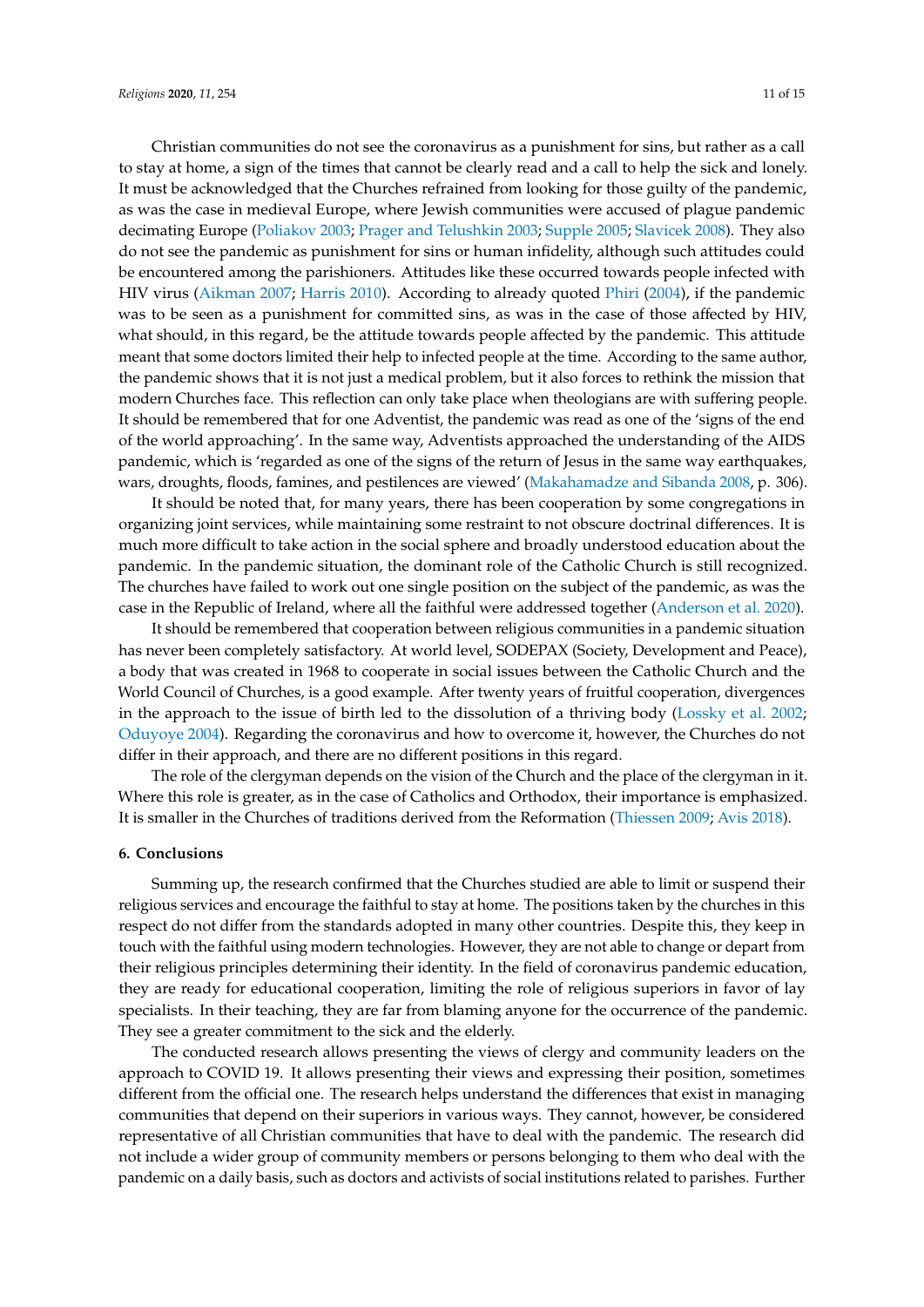research will also show what the influence of the pandemic on the identity of the religions in general is, and the identity of churches in particular, which are not ready, as the research results indicate, to change their significant beliefs due to the pandemic [\(Jacelic˙](#page-12-16) [2016;](#page-12-16) [Hedges](#page-12-17) [2010;](#page-12-17) [Moyaert](#page-12-18) [2011;](#page-12-18) [Hryniewicz](#page-12-19) [2007\)](#page-12-19).

Regardless of the communities' different approaches to caring for their parishes, it must be acknowledged that the role of clergy and those responsible for spiritual life is still important. We can thus conclude that their opinions are a valuable contribution to the discussion about the pandemic itself and its importance to the life of religious communities.

**Author Contributions:** Conceptualization, G.I., L.S.; Data curation, G.I., L.S.; formal analysis, G.I. and L.S.; funding acquisition, L.S.; investigation, G.I.; methodology, L.S.; project administration, G.I.; resources, G.I., L.S.; software, G.I.; supervision, L.S.; validation, L.S.; visualization, G.I., L.S.; writing—original draft, G.I.; writing—review & editing, G.I. and L.S. All authors have read and agreed to the published version of the manuscript.

**Funding:** This research received no external funding.

**Conflicts of Interest:** The authors declare no conflict of interest.

## **References**

<span id="page-11-15"></span>Aikman, David. 2007. *Billy Graham: His Life and Influence*. Nashville: Thomas Nelson.

- <span id="page-11-17"></span>Anderson, Brian, Henry William, McDowell John, Martin Eamon, and McGuffin Sam. 2020. Church Leaders' Joint Statement in Full. Available online: https://www.ireland.anglican.org/news/9528/[church-leaders-encourage](https://www.ireland.anglican.org/news/9528/church-leaders-encourage-the-community)[the-community](https://www.ireland.anglican.org/news/9528/church-leaders-encourage-the-community) (accessed on 10 March 2020).
- <span id="page-11-18"></span>Avis, Paul, ed. 2018. *The Oxford Handbook of Ecclesiology*. Oxford: Oxford University Press.
- <span id="page-11-10"></span><span id="page-11-3"></span>Barry, John M. 2004. *The Great Influenza: The Story of the Deadliest Pandemic in History*. New York: Penguin Books. Barth, Hans-Martin. 2003. *The Theology of Martin Luther. A Critical Assesment*. Minneapolis: Fortress Press.
- <span id="page-11-5"></span>Bate, Stuart. 2003. Catholic Pastoral Care as a Response to the HIV/AIDS Pandemic in Southern Africa. *Journal of Pastoral Care & Counseling* 57: 197–210.
- <span id="page-11-11"></span>Bayer, Oswald. 2008. *Martin Luther's Theology. A Contemporary Interpretation*. Cambridge: Wm.B. Eerdmans Publishing Co.
- <span id="page-11-8"></span>Bello, Tesleem T. 2015. Christian Marriage and the HIV/AIDS Pandemic: The Role of the Church. Anglican Church of Nigeria in Focus. *Journal of Philosophy, Culture and Religion* 7: 18–24.
- <span id="page-11-13"></span>Benedetto, Robert, and Donald McKim. 2010. *Historical Dictionary of the Reformed Churches*. Lanham, Toronto and Plymouth: The Scarecrow Press, Inc.
- <span id="page-11-6"></span>Bouten, Matthew. 1996. Sharing the pain: Response of the churches in Papua New Guinea to the AIDS pandemic. *Papua New Guinea Medical Journal* 39: 220–24. [\[PubMed\]](http://www.ncbi.nlm.nih.gov/pubmed/9795568)
- <span id="page-11-14"></span>Bullinger, Heinrich. 2011. *The Second Helvetic Confession*. Altenmüster: Jazzybee Verlag Jürgen Back.

<span id="page-11-1"></span>Burns, Paul. 2005. *Butler's Lives of the Saints*. London and New York: Burns & Oates.

- <span id="page-11-4"></span>Crosby, Molly C. 2010. *Asleep: The Forgotten Epidemic That Remains One of Medicine's Greatest Mysteries*. New York: Berkley Books.
- <span id="page-11-0"></span>Crowther, Jonathan, ed. 1998. *Oxford Advanced Learner's Dictionary of Current English*, 5th ed. Oxford: Oxford University Press.
- <span id="page-11-9"></span>Fendt, Jacqueline, and Wladimir Sachs. 2007. Grounded Theory Method in Management Research: Users' Perspectives. *Organizational Research Methods* 11: 430–55. [\[CrossRef\]](http://dx.doi.org/10.1177/1094428106297812)
- <span id="page-11-7"></span>Galvao, Jane, Paulo Roberto Teixeira, Marco Vitória, and Mauro Schechter. 2008. How the Pandemic Shapes the PublicHealth Response—The Case of HIV/AIDS in Brazil. In *Public Health Aspects of HIV*/*AIDS in Low and Middle Income Countries*. Edited by David D. Celentano and Chris Beyrer. New York: Springer Science+Business Media, LLC, pp. 135–50.
- <span id="page-11-2"></span>Gamble, Vanessa N. 2010. "There Wasn't a Lotof Comforts in Those Days:" African Americans, Public Health, and the 1918 Influenza Epidemic. *Public Health Reports* 125: 114–25. [\[CrossRef\]](http://dx.doi.org/10.1177/00333549101250S314)

<span id="page-11-16"></span><span id="page-11-12"></span>Guthrie, Shirley C. 1994. *Christian Doctrine*. Louisville: John Knox Press, pp. 31–32.

Harris, Angelique. 2010. Sex, Stigma, and the Holy Ghost: The Black Churchand the Construction of AIDS in New York City. *Journal of African American Studies* 14: 21–43. [\[CrossRef\]](http://dx.doi.org/10.1007/s12111-009-9105-6)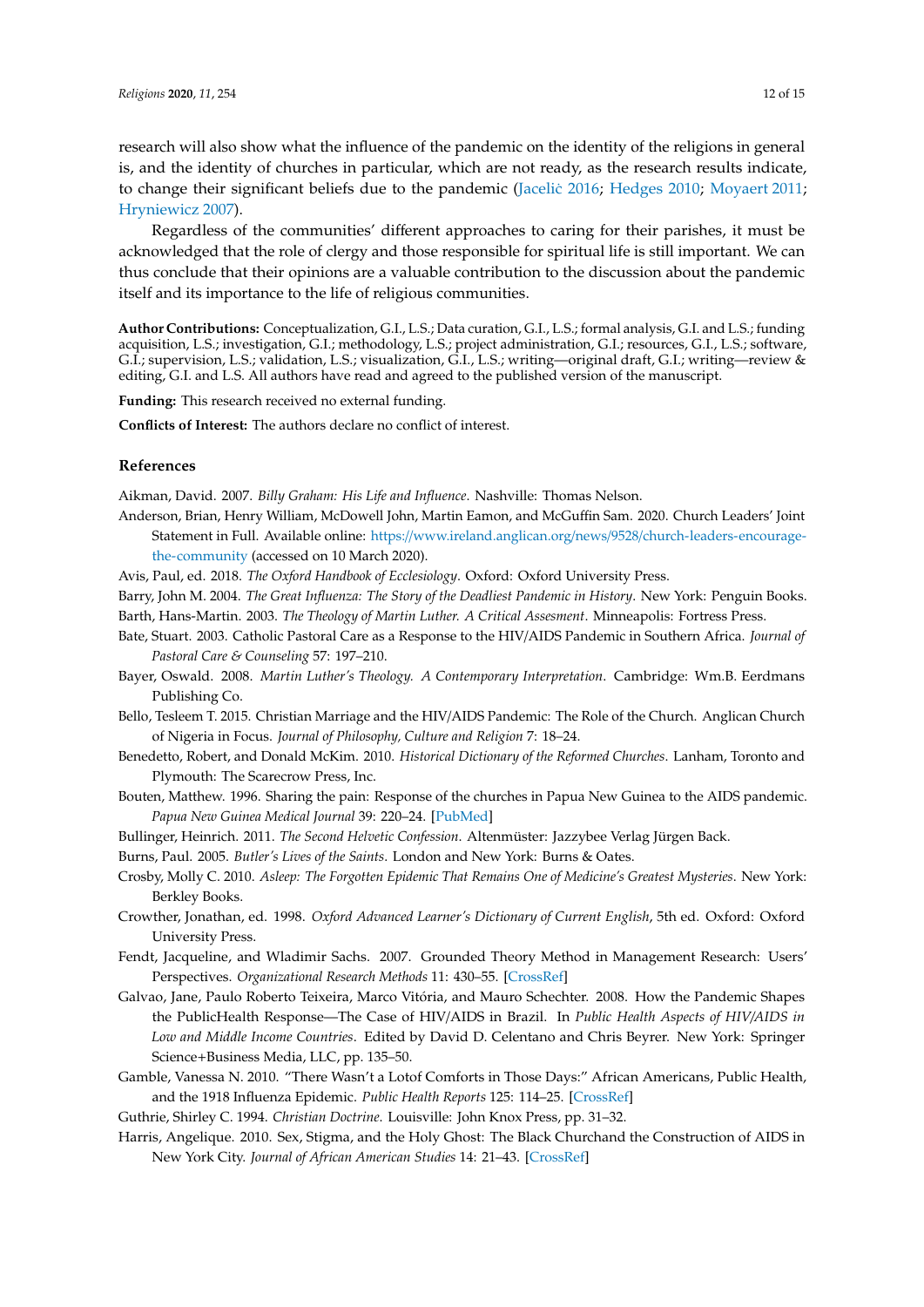- <span id="page-12-14"></span>Hatchett, Richard J., Carter E. Mecher, and Marc Lipsitch. 2006. Public Health Interventions and Epidemic Intensity during the 1918 Influenza Pandemic. Available online: https://[www.pnas.org](https://www.pnas.org/content/pnas/104/18/7582.full.pdf)/content/pnas/104/18/ [7582.full.pdf](https://www.pnas.org/content/pnas/104/18/7582.full.pdf) (accessed on 13 April 2020).
- <span id="page-12-17"></span><span id="page-12-0"></span>Hawker, Catherina. 2005. *Oxford English Dictionary*. Oxford: Oxford University Press.
- Hedges, Paul. 2010. *Controversies in Interreligious Dialogue and the Theology of Religions*. London: SCM Press.
- <span id="page-12-13"></span>Henderson, Tim. 2020. Nothing Can Separate Us from the Love of God. Available online: [https:](https://lcaenews.createsend.com/t/ViewEmail/t/8F4EDFC090399D272540EF23F30FEDED/C67FD2F38AC4859C/?tx=0&previewAll=1&print=1&source=PrintPreview&context=BE1559E32AC7F640D744A813E2B67A32) //lcaenews.createsend.com/t/ViewEmail/t/[8F4EDFC090399D272540EF23F30FEDED](https://lcaenews.createsend.com/t/ViewEmail/t/8F4EDFC090399D272540EF23F30FEDED/C67FD2F38AC4859C/?tx=0&previewAll=1&print=1&source=PrintPreview&context=BE1559E32AC7F640D744A813E2B67A32)/C67FD2F38AC4859C/ ?tx=0&previewAll=1&print=1&source=PrintPreview&context=[BE1559E32AC7F640D744A813E2B67A32](https://lcaenews.createsend.com/t/ViewEmail/t/8F4EDFC090399D272540EF23F30FEDED/C67FD2F38AC4859C/?tx=0&previewAll=1&print=1&source=PrintPreview&context=BE1559E32AC7F640D744A813E2B67A32) (accessed on 8 April 2020).
- <span id="page-12-1"></span>Honigsbaum, Marc. 2020. *A History of the Great Influenza Pandemics. Death, Panic and Hysteria, 1830–1920*. London: Bloomsburry Academic.
- <span id="page-12-19"></span>Hryniewicz, Wacław. 2007. *The Challenge of Our Hope: Christian Faith in Dialogue*. Washington, DC: The Council for Research in Values and Philosophy.
- <span id="page-12-10"></span>Ignatowski, Grzegorz, Łukasz Sułkowski, and Bartłomiej Stopczyński. 2020. The Perception of Organisational Nepotism Depending on the Membership in Selected Christian Churches. *Religions* 11: 47. [\[CrossRef\]](http://dx.doi.org/10.3390/rel11010047)
- <span id="page-12-7"></span>Iyakaremye, Innocent. 2015. Neglecting religious health assets in responding to HIV and AIDS. An assessment of the response of the Free Methodist Church of Southern Africa to HIV and AIDS. *Missionalia (Online)* 43: 23–44. [\[CrossRef\]](http://dx.doi.org/10.7832/43-1-80)
- <span id="page-12-16"></span>Jacelic, Slavica. 2016. Collectivistic Religions. Religions, Choice, and Identity in Late Modernity. London and New York: Routledge.
- <span id="page-12-8"></span>Kagema, Dickon N., and Mutare L. Mathai. 2018. Effectives of Religious Initiated Programmes in curbing HIV/AIDS pandemic in Kenya: Some Selected programmes in Meru South Sub-county. *International Journal of Multidisciplinary Research and Analysis* 1: 104–13.
- <span id="page-12-6"></span>Kagimu, Magid, David Guwatudde, Charles Rwabukwali, Sarah Kaye, Yusuf Walakira, and Dick Ainomugisha. 2011. Inter-religious Cooperation for HIV Prevention in Uganda: A Study among Muslim and Christian Youth in Wakiso District. *Religions* 2: 707–28. [\[CrossRef\]](http://dx.doi.org/10.3390/rel2040707)
- <span id="page-12-12"></span>Living the Orthodox Christian Life. 2009. An Introduction to Orthodoxy. Saint George Greek Orthodox Cathedral Greenville. Available online: http://stgeorgegreenville.org/assets/files/static\_files/[orthodox\\_catechism.pdf](http://stgeorgegreenville.org/assets/files/static_files/orthodox_catechism.pdf) (accessed on 13 April 2020).
- <span id="page-12-15"></span>Lossky, Nicholas, Jose Bonino, John Pobee, Tom Stransky, Geoffrey Wainwright, and Pauline Webb, eds. 2002. *Dictionary of the Ecumenical Movement*. Geneva: WWC Publications.
- <span id="page-12-4"></span>Makahamadze, Tompson, and Fortune Sibanda. 2008. 'Battle for Survival': Responses of the Seventh-day Adventist Church to the HIV and AIDS Pandemic in Zimbabwe. *Swedish Missiological Themes* 96: 293–310.
- <span id="page-12-2"></span>Mantell, Joanne E., Jacqueline Correale, Jessica Adams-Skinner, and Zena A. Stein. 2011. Conflicts between conservative Christian institutions and secular groups in sub-Saharan Africa: Ideological discourses on sexualities, reproduction, and HIV/AIDS. *Glob Public Health* 6: 192–209. [\[CrossRef\]](http://dx.doi.org/10.1080/17441692.2011.604039) [\[PubMed\]](http://www.ncbi.nlm.nih.gov/pubmed/21834733)
- <span id="page-12-3"></span>Marshall, Mandy, and Niger Taylor. 2006. Tackling HIV and AIDS with faith-based communities: Learning from attitudes on gender relations and sexual rights within local evangelical churches in Burkina Faso, Zimbabwe, and South Africa. *Gender & Development* 14: 363–74.
- <span id="page-12-9"></span>Mathai, Lucy Mutare, David Bururia, and Dickson Nkonge Kagema. 2018. Assessment of Religious Initiated Programmesas Intervention Mechanismsin curbing HIV/AIDS pandemic in Kenya: Some Selected programmes in Meru South Sub-county. *International Journal of Arts and Commerce* 7: 113–24.
- <span id="page-12-5"></span>Mboya, Renée. 2010. A local church's holistic response to HIV/AIDS. *Southern African Journal of Mission Studies* 38: 121–41.
- <span id="page-12-11"></span>Mehl, Roger. 2002. Protestantism. In *Dictionary of the Ecumenical Movement*. Edited by Nicholas Lossky, José Miguez Bonino, John Pobee, Tom Stransky, Geoffrey Wainwright and Pauline Webb. Geneva: World Council of Churches, pp. 942–49.
- <span id="page-12-18"></span>Moyaert, Marianne. 2011. *Fragile Identities. Towards a Theology of Interreligious Hospitality*. Amsterdam and New York: Rodopi B.V.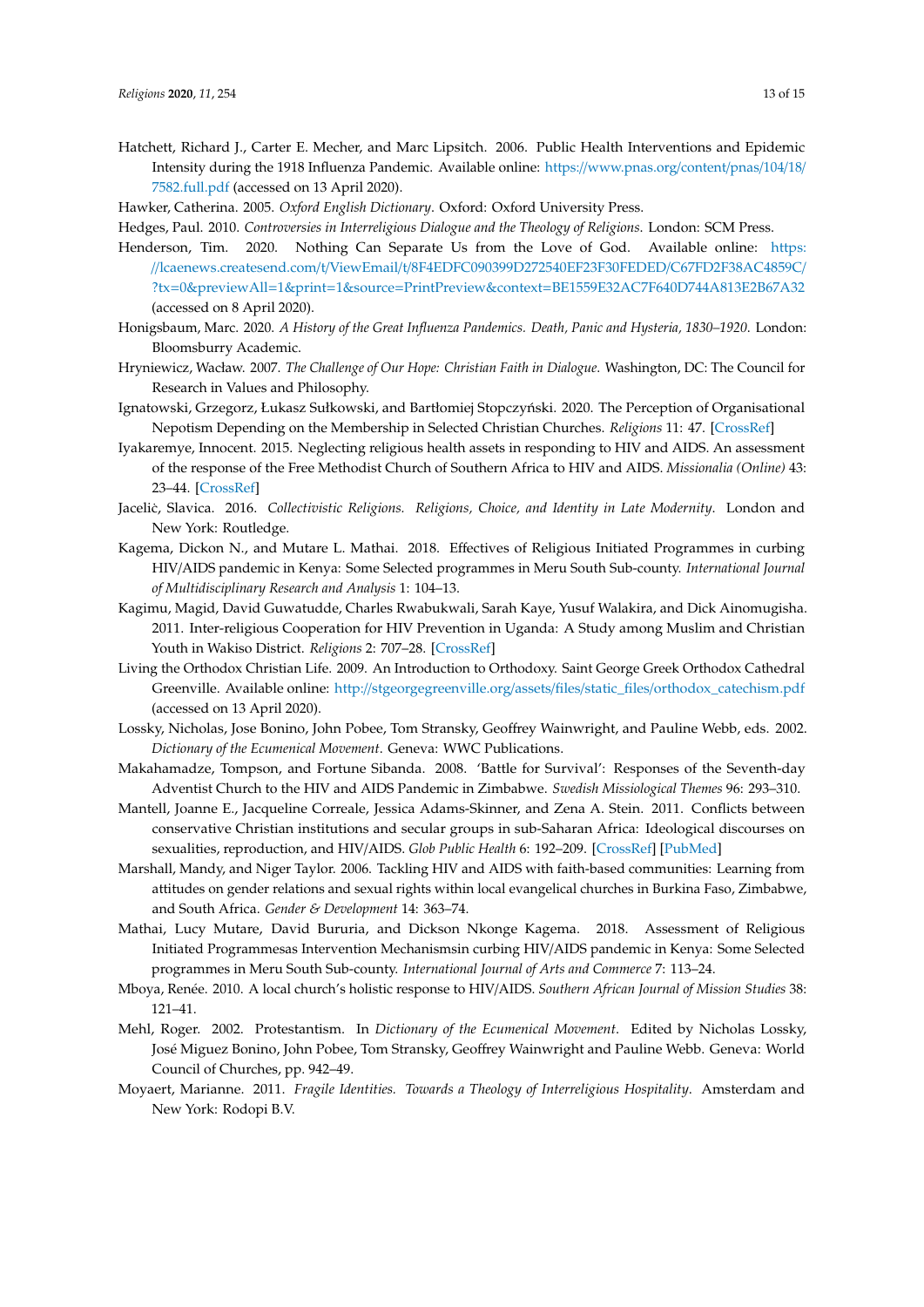- <span id="page-13-14"></span>Mpoufu, Thembinkosi M. 2015. A Practical Theological Approach to HIV/AIDS Pandemic with Particular Reference to the Tinis Methodist Church in the Nkonkobe Local Municipality of the Eastern Cape Province. Master's dissertation, Centre for Theology and Religion, Faculty of Social Science and Humanities, University of Fort Hare, Alice, South Africa. Available online: http://[libdspace.ufh.ac.za](http://libdspace.ufh.ac.za/bitstream/handle/20.500.11837/390/Thembinkosi%20Mpofu%20Nov%202015.pdf?sequence=1&isAllowed=y)/bitstream/handle/20.500.11837/ 390/[Thembinkosi%20Mpofu%20Nov%202015.pdf?sequence](http://libdspace.ufh.ac.za/bitstream/handle/20.500.11837/390/Thembinkosi%20Mpofu%20Nov%202015.pdf?sequence=1&isAllowed=y)=1&isAllowed=y (accessed on 29 March 2020).
- <span id="page-13-12"></span>Murage, Josiah. 2011. The Concept of Ũtugi within the HIV and AIDS Pandemic: A Pastorall Assesment of the Ecclesial Praxis of the Anglican Church of Kenya. Ph.D. dissertation, University of Stellenbosch, Stellenbosch, South Africa. Available online: https://core.ac.uk/download/pdf/[37344922.pdf](https://core.ac.uk/download/pdf/37344922.pdf) (accessed on 22 March 2020).
- <span id="page-13-11"></span>Murray, Laura R., Jonathan Garcia, Miguel Muñoz-Laboy, and Richard G. Parker. 2011. Strange bedfellows: The Catholic Church and Brazilian National AIDS Program in the response to HIV/AIDS in Brazil. *Social Science & Medicine* 72: 945–52.
- <span id="page-13-13"></span>Ndlovu, Chazani. 2013. The Sexual Dilemma of Widowhood within the HIV and AIDS Pandemic: A pastoral Approach within the Apostolic Faith Mission Church (A.F.M) in Zimbabwe. Master's dissertation, Faculty of Theology, University of Stellenbosch, Stellenbosch, South Africa. Available online: https://www.semanticscholar.org/paper/[The-sexual-dilemma-of-widowhood-within-the-HIV-and-](https://www.semanticscholar.org/paper/The-sexual-dilemma-of-widowhood-within-the-HIV-and-Ndlovu/20e6a4b86ffbb1765c545b28bcefd2acc3a01515)Ndlovu/20e6a4b86ff[bb1765c545b28bcefd2acc3a01515](https://www.semanticscholar.org/paper/The-sexual-dilemma-of-widowhood-within-the-HIV-and-Ndlovu/20e6a4b86ffbb1765c545b28bcefd2acc3a01515) (accessed on 23 March 2020).
- <span id="page-13-6"></span>Nelson, Robert. 2002. Bio-ethics. In *Dictionary of the Ecumenical Movement*. Edited by Nicholas Lossky, José Miguez Bonino, John Pobee, Tom Stransky, Geoffrey Wainwright and Pauline Webb. Geneva: World Council of Churches, pp. 116–19.
- <span id="page-13-7"></span>Oduyoye, Mercy A. 2004. Africa. In *A History of the Ecumenical Movement*. Edited by John Briggs, Amba Oduyoye and Georges Tsetsis. Geneva: World Council of Churches, vol. 3, pp. 469–93.
- <span id="page-13-5"></span>Padovano, Anthony. 2001. Catholics, Conscience and Condoms: A Catholic Response to Alleviating the AIDS Pandemic. *Conscience* 22: 3–7.
- <span id="page-13-15"></span>Phiri, Isabel. 2004. HIV/AIDS: An African Theological Response in Mission. Available online: https://[onlinelibrary.](https://onlinelibrary.wiley.com/doi/pdf/10.1111/j.1758-6623.2004.tb00528.x) wiley.com/doi/pdf/10.1111/[j.1758-6623.2004.tb00528.x](https://onlinelibrary.wiley.com/doi/pdf/10.1111/j.1758-6623.2004.tb00528.x) (accessed on 3 March 2020).
- <span id="page-13-10"></span>Pillay, Miranda. 2003. Church Discourse on HIV/AIDS: A Responsible Response to a Disaster. *Scriptura* 82: 108–21. [\[CrossRef\]](http://dx.doi.org/10.7833/82-0-902)
- <span id="page-13-8"></span>Pillay, Miranda. 2015. The church, gender and AIDS: What's wrong with patriarchy? *Missionalia (Online)* 43: 558–67. [\[CrossRef\]](http://dx.doi.org/10.7832/43-3-130)
- <span id="page-13-2"></span>Poliakov, Leon. 2003. *The History of Anti-Semitism, Volume 1: From the Time of Christ to the Court Jews*. Philadelphia: University of Pennsylvania Press.
- <span id="page-13-4"></span>Potter, Philip. 1999. The African Context. In *Together on the Way. O*ffi*cial Raport of the Eight Assembly of the World Council of Churches*. Edited by Diane Kessler. Geneva: World Council of Churches.

<span id="page-13-20"></span>Prager, Dennis, and Joseph Telushkin. 2003. *Why the Jews*. New York: Touhstone.

- <span id="page-13-0"></span>Ragheb, Mustafa. 2020. Risk quantification. *Nature* 26: 2.
- <span id="page-13-16"></span>Ramirez-Johnson, Johny, and Edvin Hernandez. 2005. Holiones Versus Mercy: How Theology Both Hinders and Facilitates the Church's Response to the HIV/AIDS Pandemic. *Andrews University Seminary Studies* 43: 101–12.
- <span id="page-13-9"></span>Schmid, Barbatra M. 2002. The Churches' Response to the HIV/AIDS Pandemic: A CASE Study of Christian Agencies in the Cape Town Area. Master's dissertation, Tehe Centre for the Study of Religion, University of Cape Town, Cape Town, South Africa. Available online: https://[open.uct.ac.za](https://open.uct.ac.za/bitstream/handle/11427/26772/thesis_hum_2002_schmid_maria_barbara.pdf?sequence=1&isAllowed=y)/bitstream/handle/11427/26772/ [thesis\\_hum\\_2002\\_schmid\\_maria\\_barbara.pdf?sequence](https://open.uct.ac.za/bitstream/handle/11427/26772/thesis_hum_2002_schmid_maria_barbara.pdf?sequence=1&isAllowed=y)=1&isAllowed=y (accessed on 23 March 2020).
- <span id="page-13-18"></span>Schwarz, Richard, and Floyd Greenleaf. 2000. *Light Bearers: A History of the Seventh-Day Adventist Church*. Nampa: Pacific Press.
- <span id="page-13-1"></span>Simonsen, Lone, Gerardo Chowell, Viggo Andreasen, Robert Gaffey, John Barry, Don Olson, and Cécile Viboud. 2018. A review of the 1918 herald pandemic wave: Importance for contemporary pandemic response strategies. *Annals of Epidomology* 28: 281–88. [\[CrossRef\]](http://dx.doi.org/10.1016/j.annepidem.2018.02.013) [\[PubMed\]](http://www.ncbi.nlm.nih.gov/pubmed/29530388)
- <span id="page-13-21"></span>Slavicek, Louise. 2008. *The Black Death (Great Historic Disasters)*. New York: Library Binding.
- <span id="page-13-3"></span>Starr, Isaac. 2006. Influenza in 1918: Recollections of the Epidemic in Philadelphia. *Annals of International Medicine* 145: 138–40. [\[CrossRef\]](http://dx.doi.org/10.7326/0003-4819-145-2-200607180-00132) [\[PubMed\]](http://www.ncbi.nlm.nih.gov/pubmed/16801626)
- <span id="page-13-19"></span>Stjerna, Kirsi I., ed. 2016. *The Large Catechism of Dr. Martin Luther, 1529*. Minneapolis: Fortress Press.

<span id="page-13-17"></span>Sułkowski, Łukasz. 2009. Interpretative Approach in Management Sciences. *Argumenta Oeconomica* 23: 127–49.